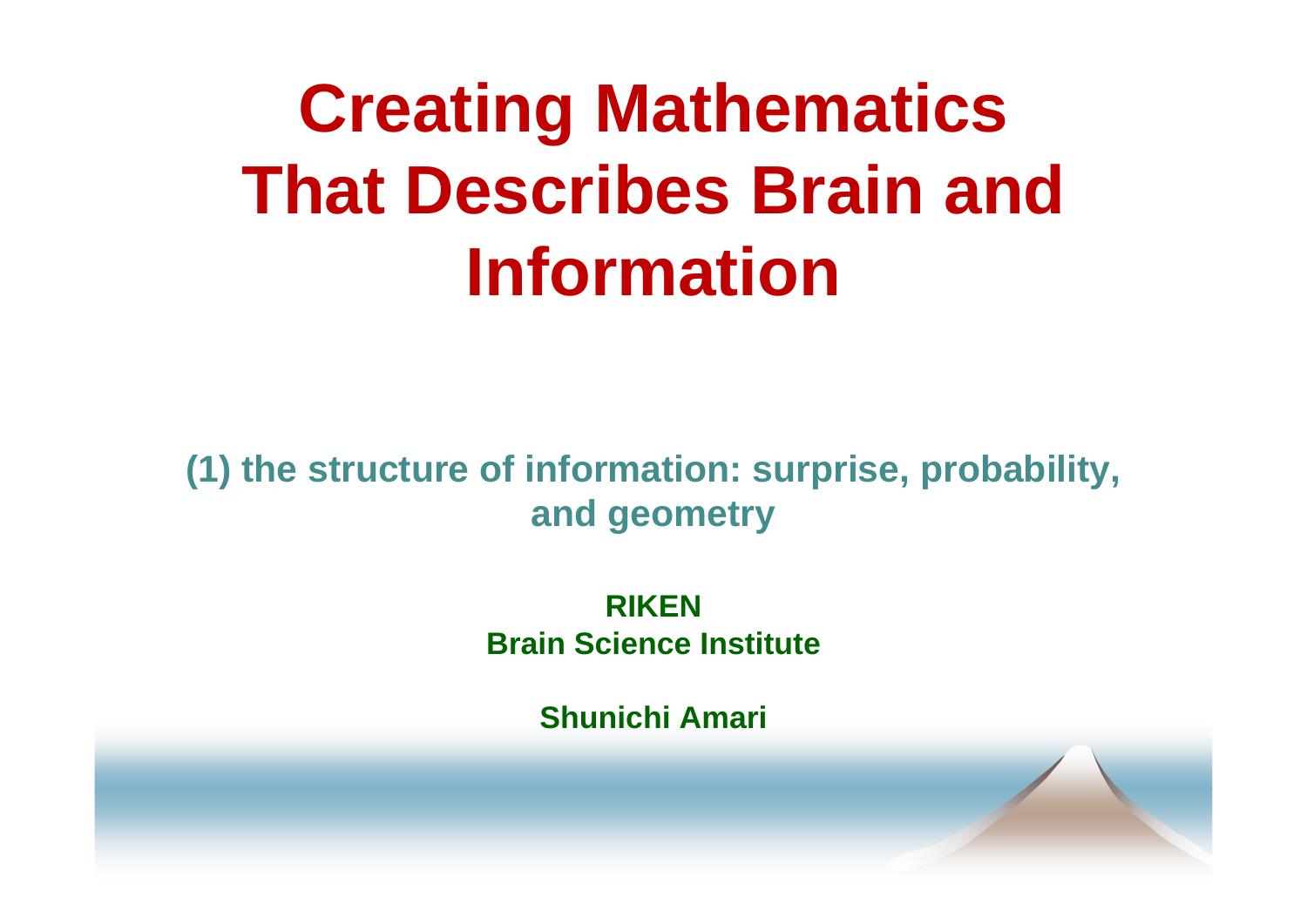#### **Mathematics is a culture of** \_\_\_\_\_\_\_\_\_\_\_\_\_\_ **humankind**

**Babylonian Mathematics Arabic, Chinese, Greek, Japanese Mathematics**

**Euclidean geometry geometry**

#### **the brain structure**

the concept of number- animal, chimpanzee geography -- mouse, geometry -human: abstract thinking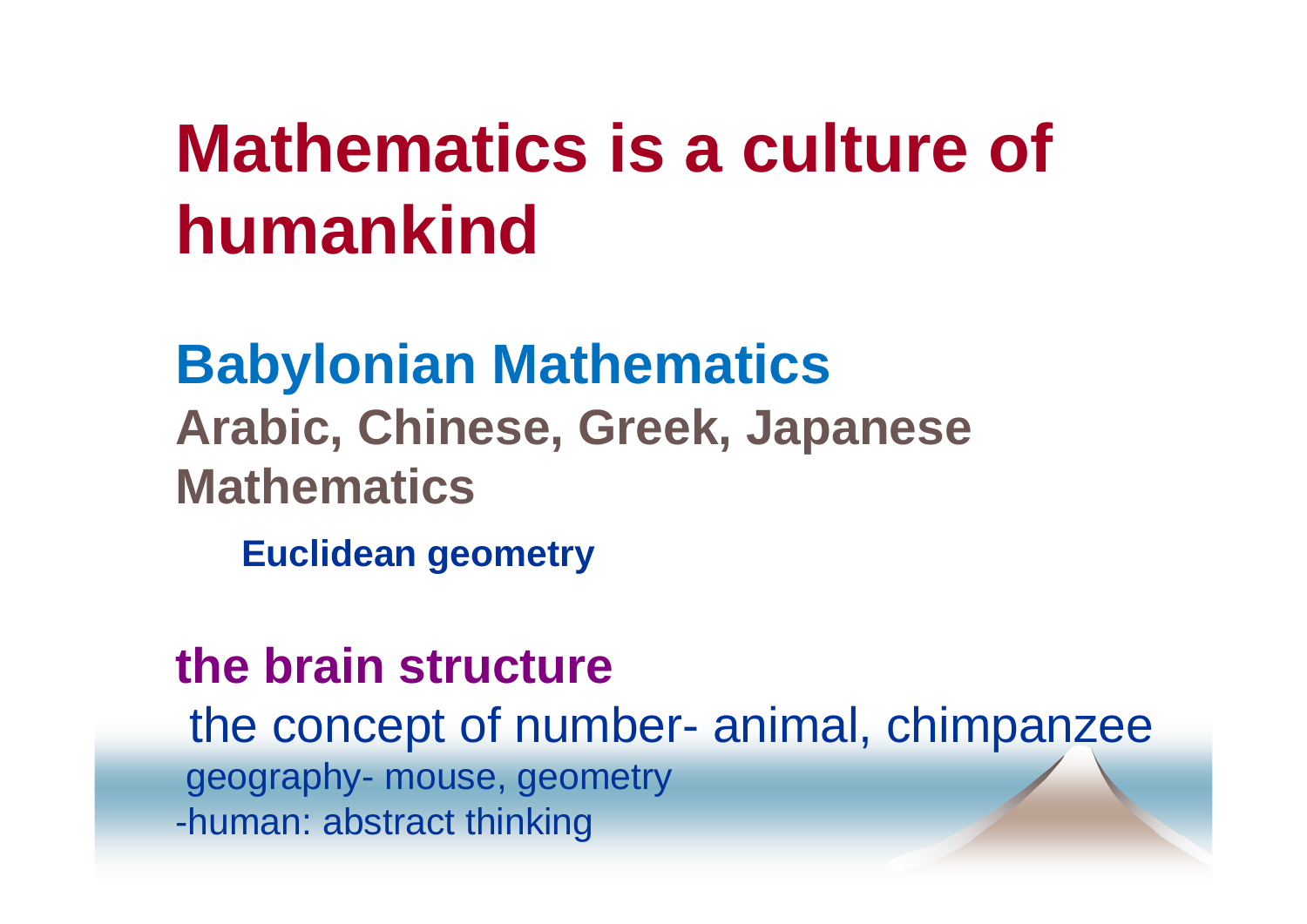## **The Brain Structure** -the pleasure of thinking things out

## abstract thinking

### games, puzzles

### mathematics, culture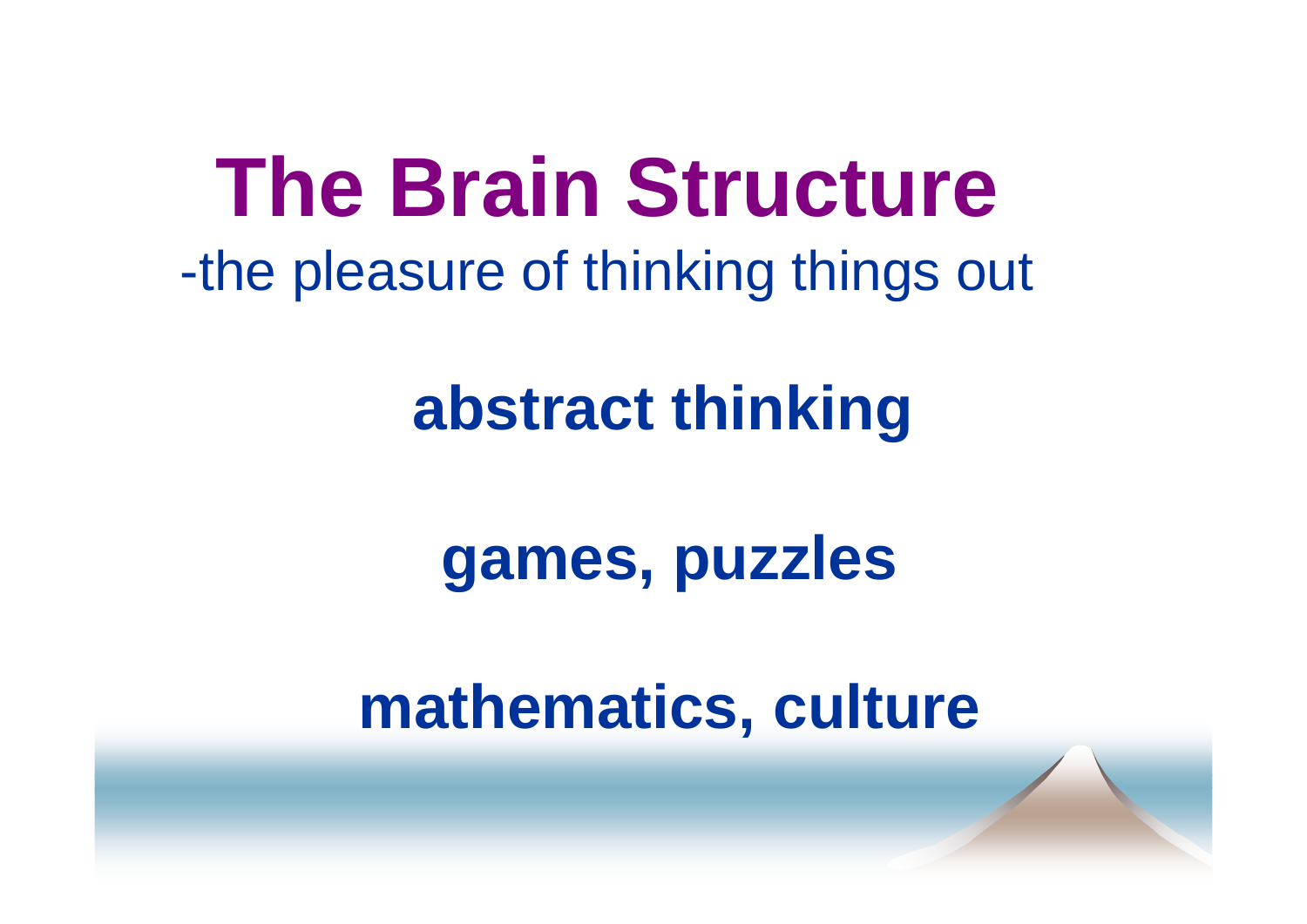The science and technology in the 21<sup>st</sup> century

What is human?

Physics<br>Mathematical science<br>Mathematical science

Biology **fusion**

**Information science Mathematical thinking** Human science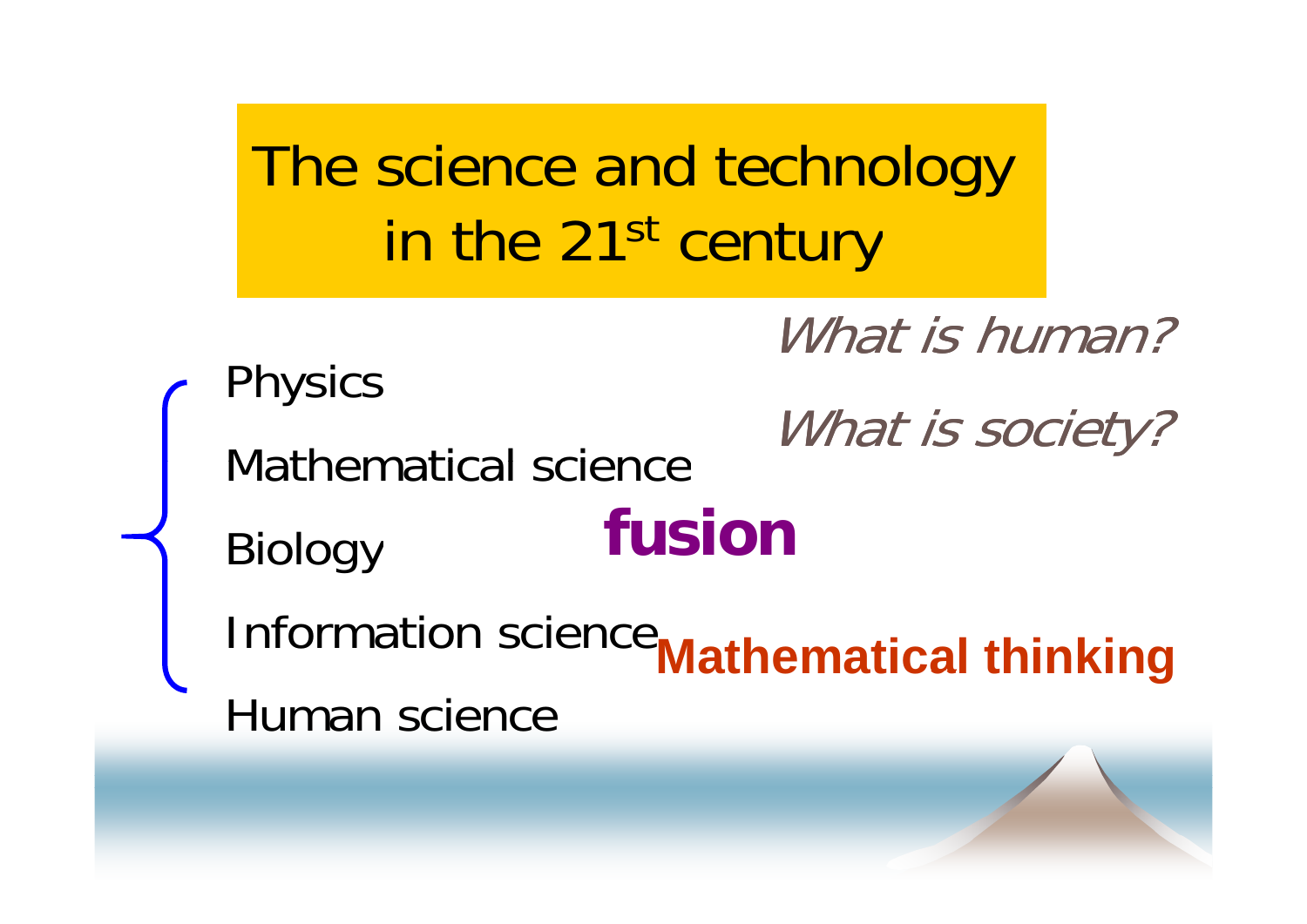#### Physics- a huge empire



*Economics*

*Biology Chemistry Complex systems … information mathematics*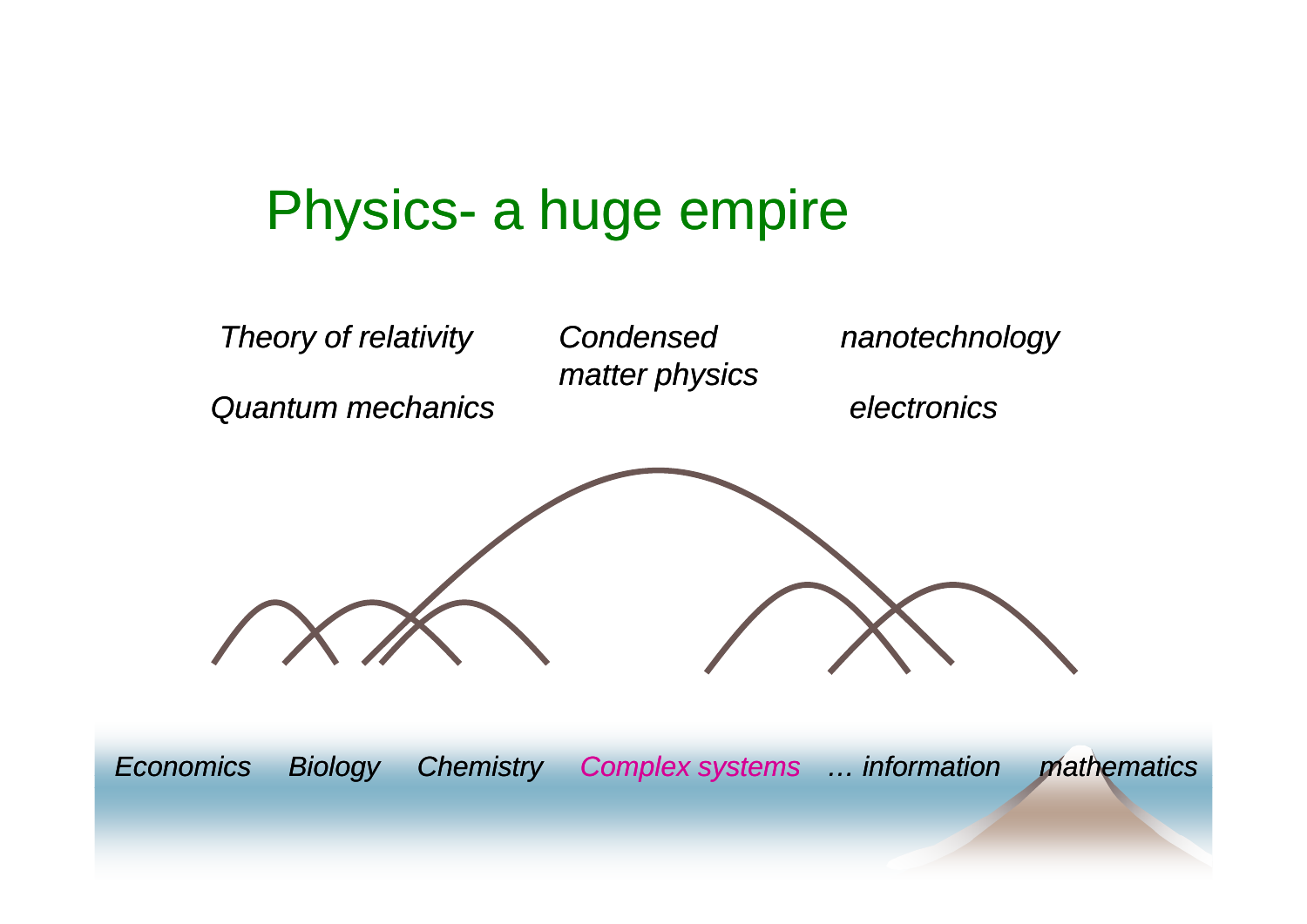### **Biology** — Reductionism

*Natural history Molecular biology Genes Biotechnology*

*Diversity of species Structure and function Fundamental principles of life* \_\_\_\_\_\_

**Brain/System biology**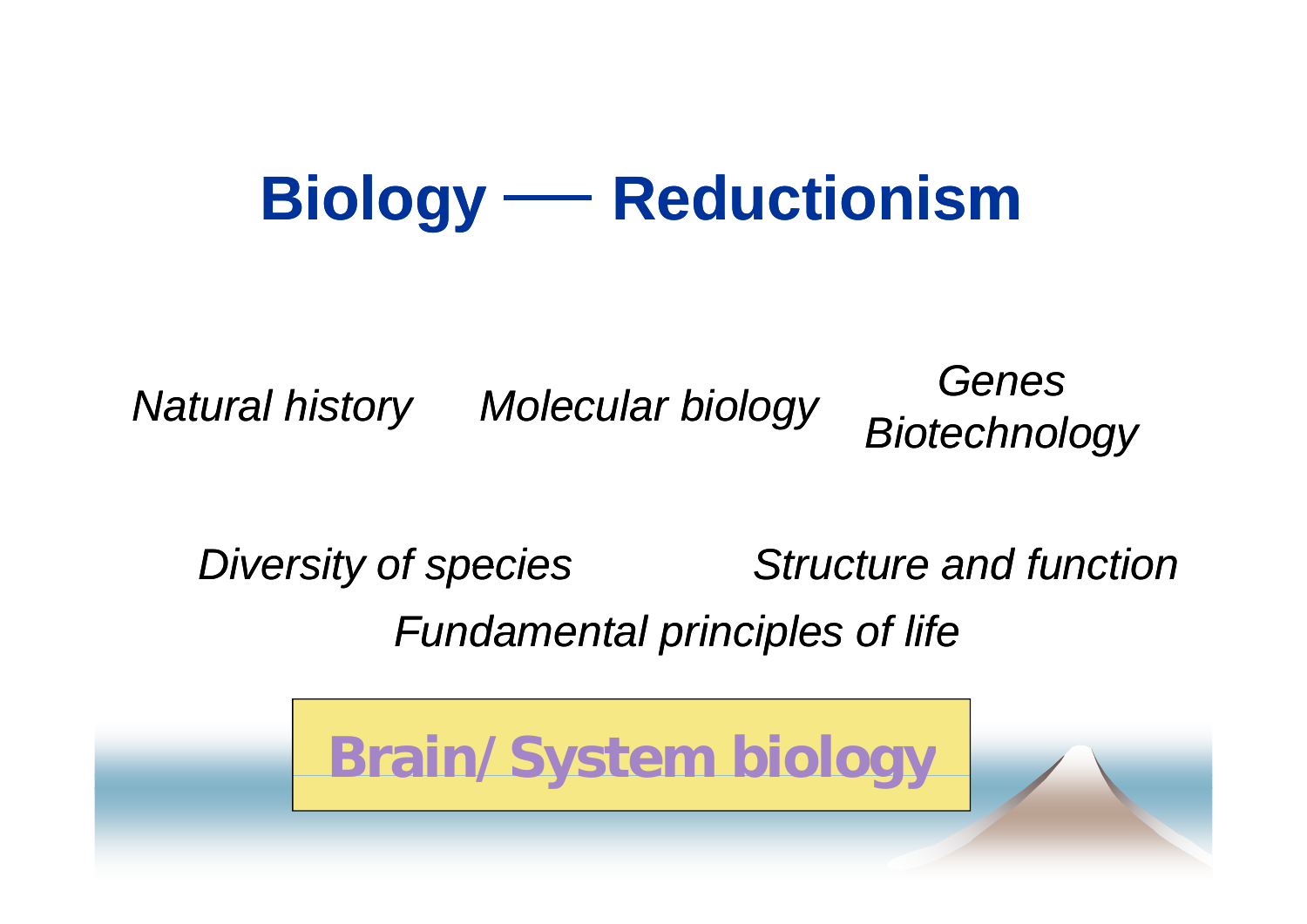**Information science/engineering Turing and Gögel's Curse**

*Telephone Information theory radiocybernetics Internet Computer Information Vacuum tubeTransistor society*

> Artificial Intelligence ,Robots, Brain, Bioinformatics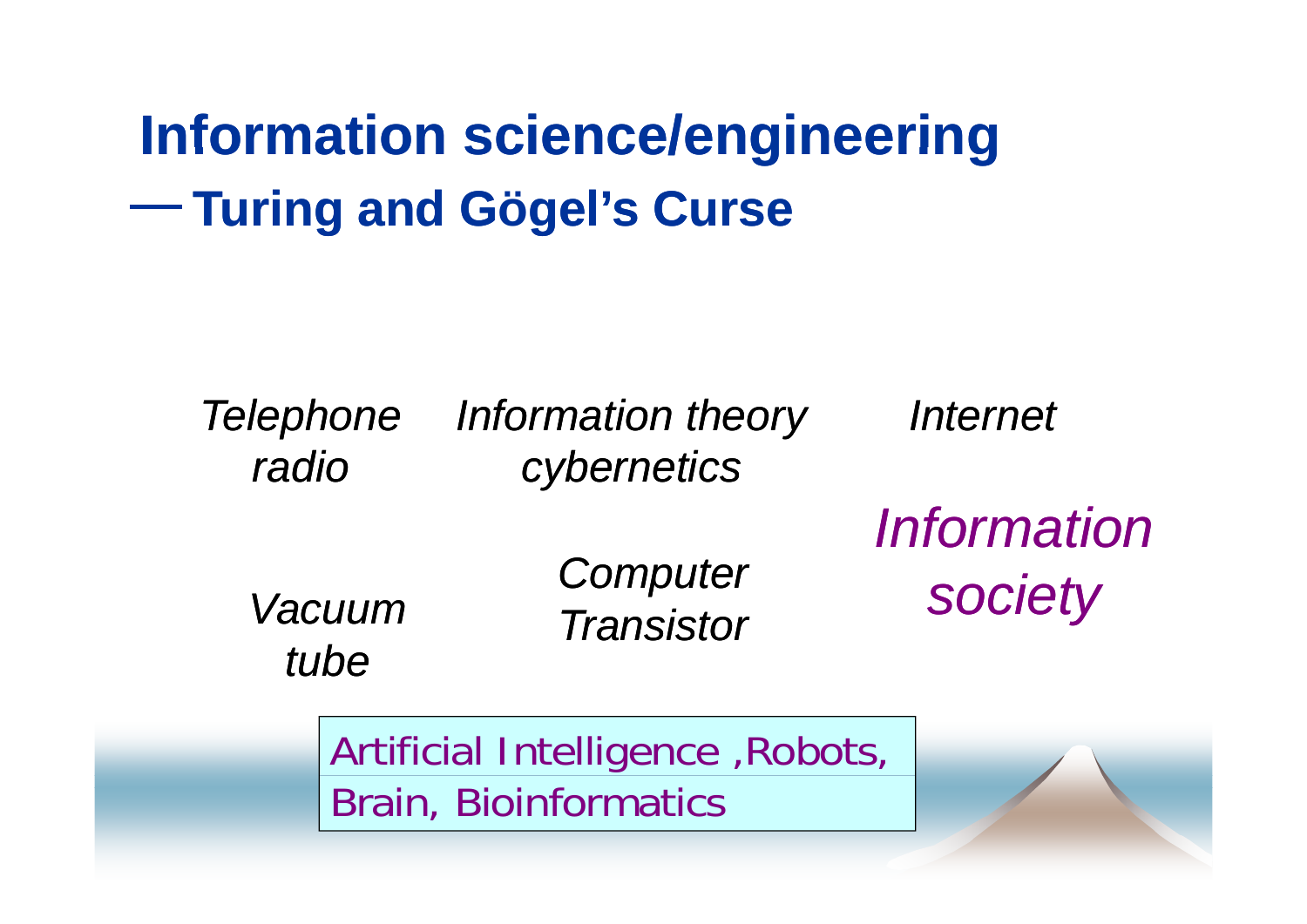#### Mathematics - an ivory tower

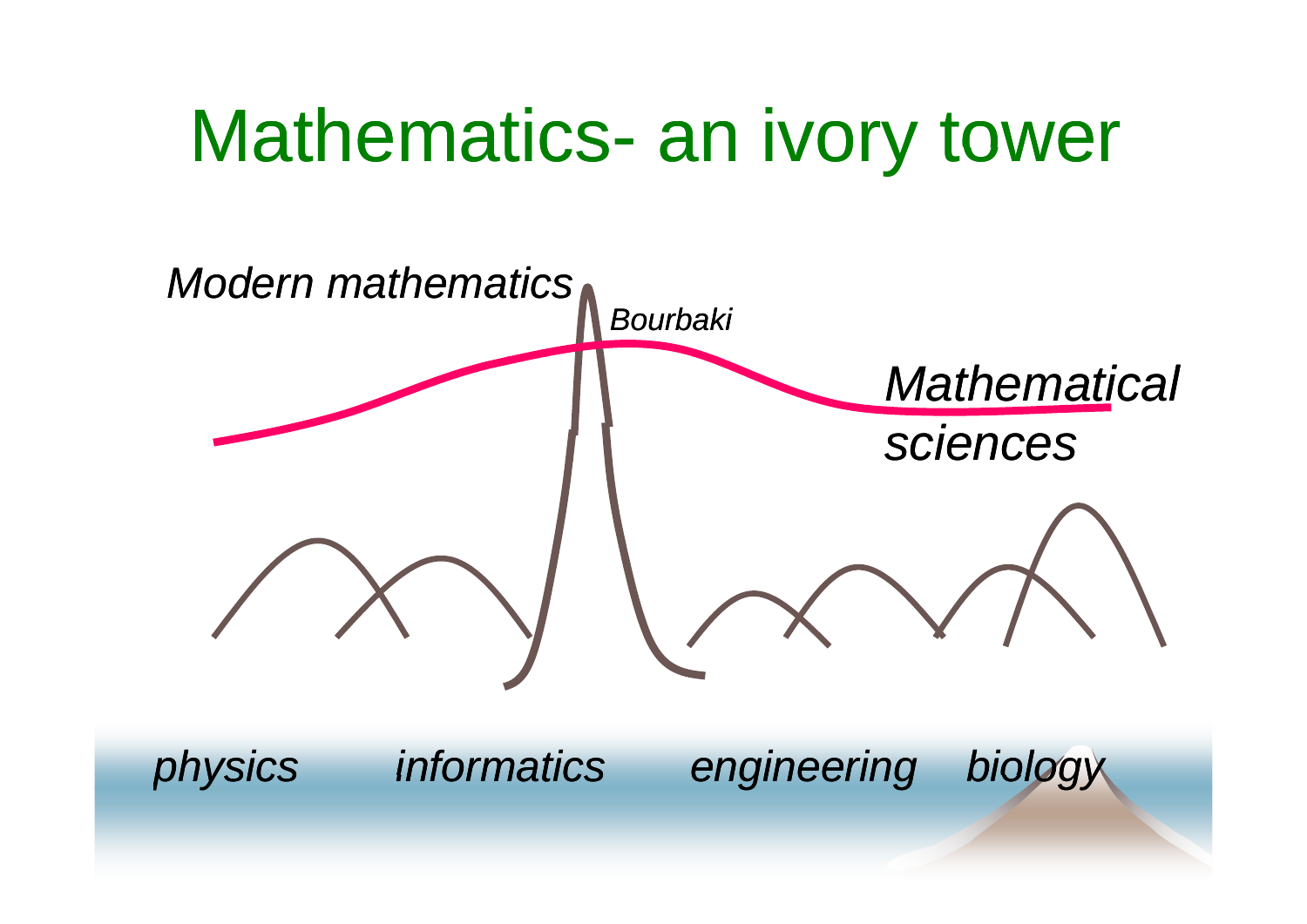# **The mathematical principle of information: the amount of information**

**A or B? -1 bit**

**A B C : k characters A,B,C…** 

f(k) **bits**

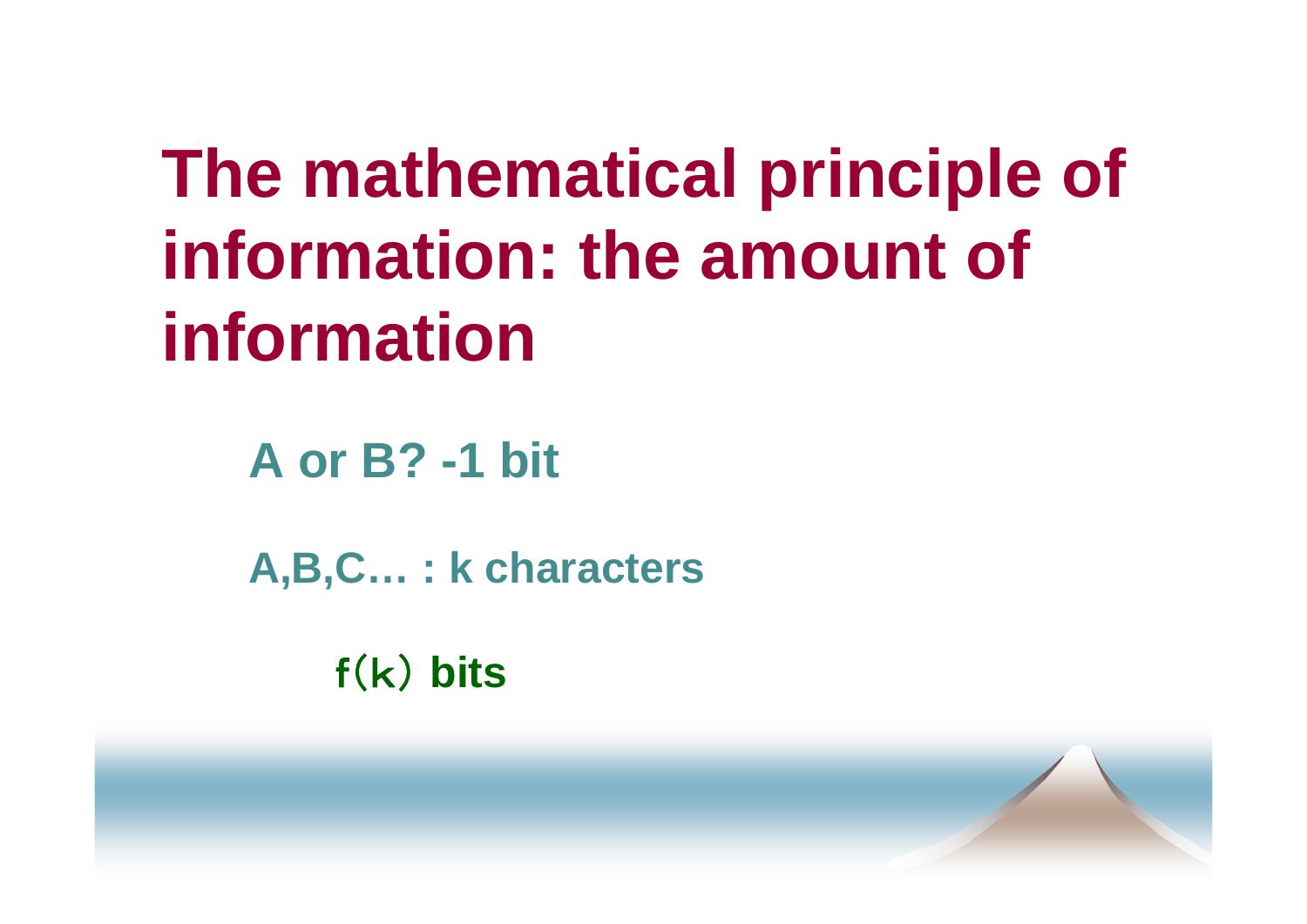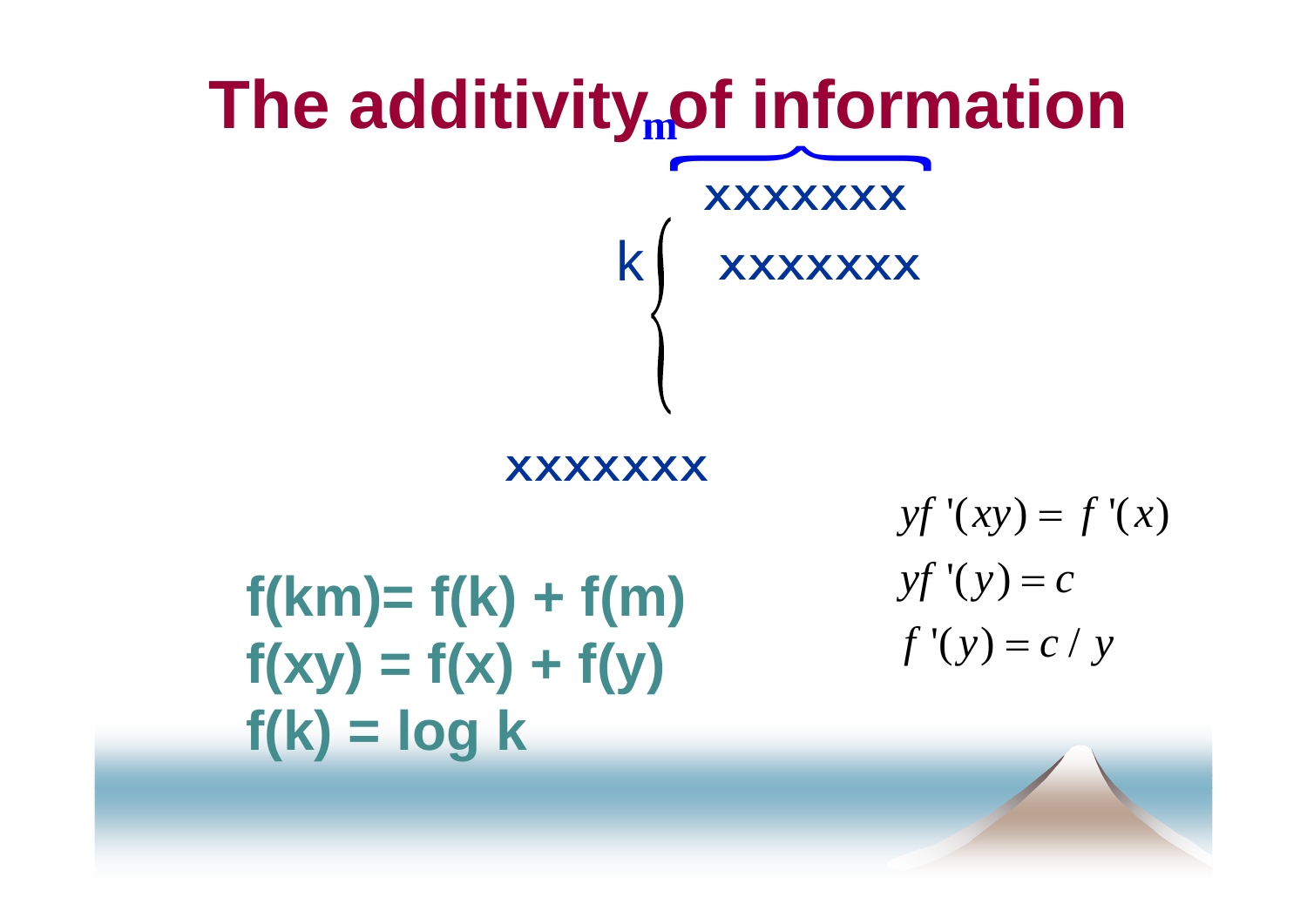# **Information and probability and**

 $p = 1/k$ f(p) <sup>=</sup> -log p == log k

#### $\boldsymbol{X} \boldsymbol{X} \boldsymbol{X} \boldsymbol{X} \boldsymbol{X} \boldsymbol{X} \boldsymbol{X} \boldsymbol{X} \boldsymbol{X} \boldsymbol{X} \boldsymbol{X} \boldsymbol{X}$ n

m

$$
I(p) = I\left(\frac{m}{n}\right) = \log n - \log m = -\log p
$$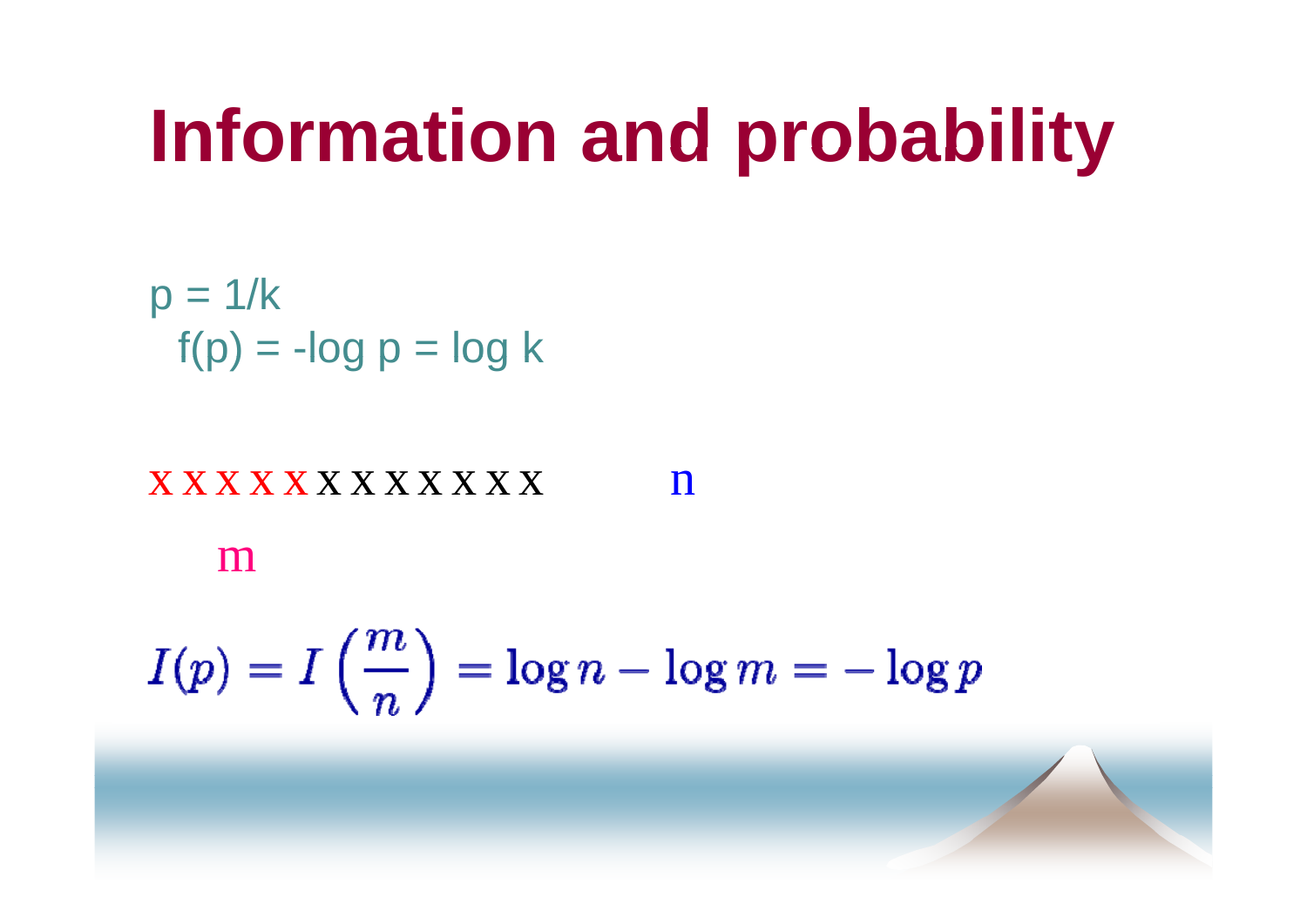### **information, probability** Information source  $\bigcirc$   $\longrightarrow$   $\mathcal{X}_1\mathcal{X}_2\mathcal{X}_3$  $x_1 x_2 x_3 L$

#### Information entropy  $\bm{p}_i$  $=$  Prob  $\left\{\begin{matrix} 0 \\ 0 \end{matrix}\right\}$  $\chi =$  $= i$ }

#### *H*  $\sum p_i \log p_i$ =− $\sum_{i} p_i \log p$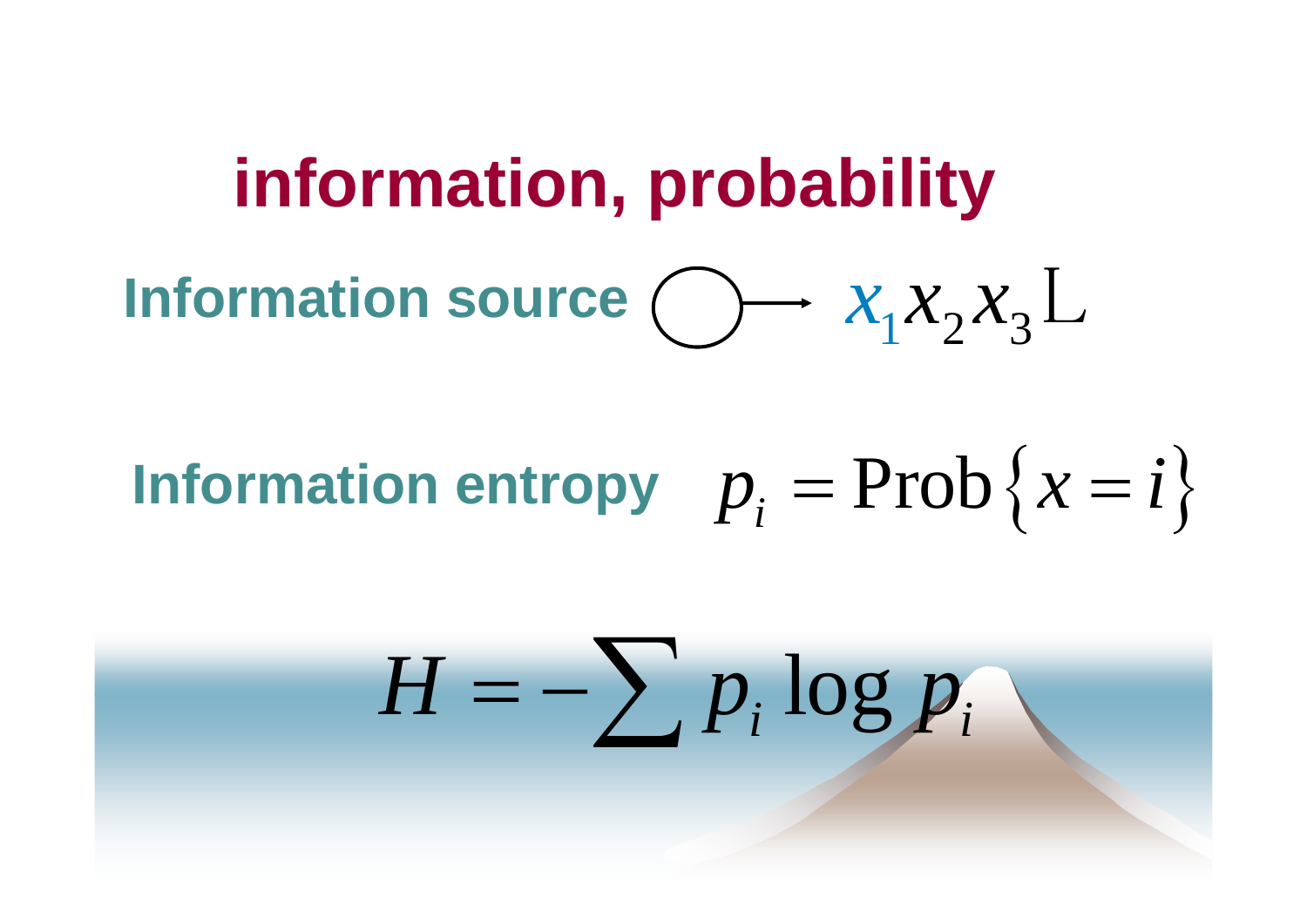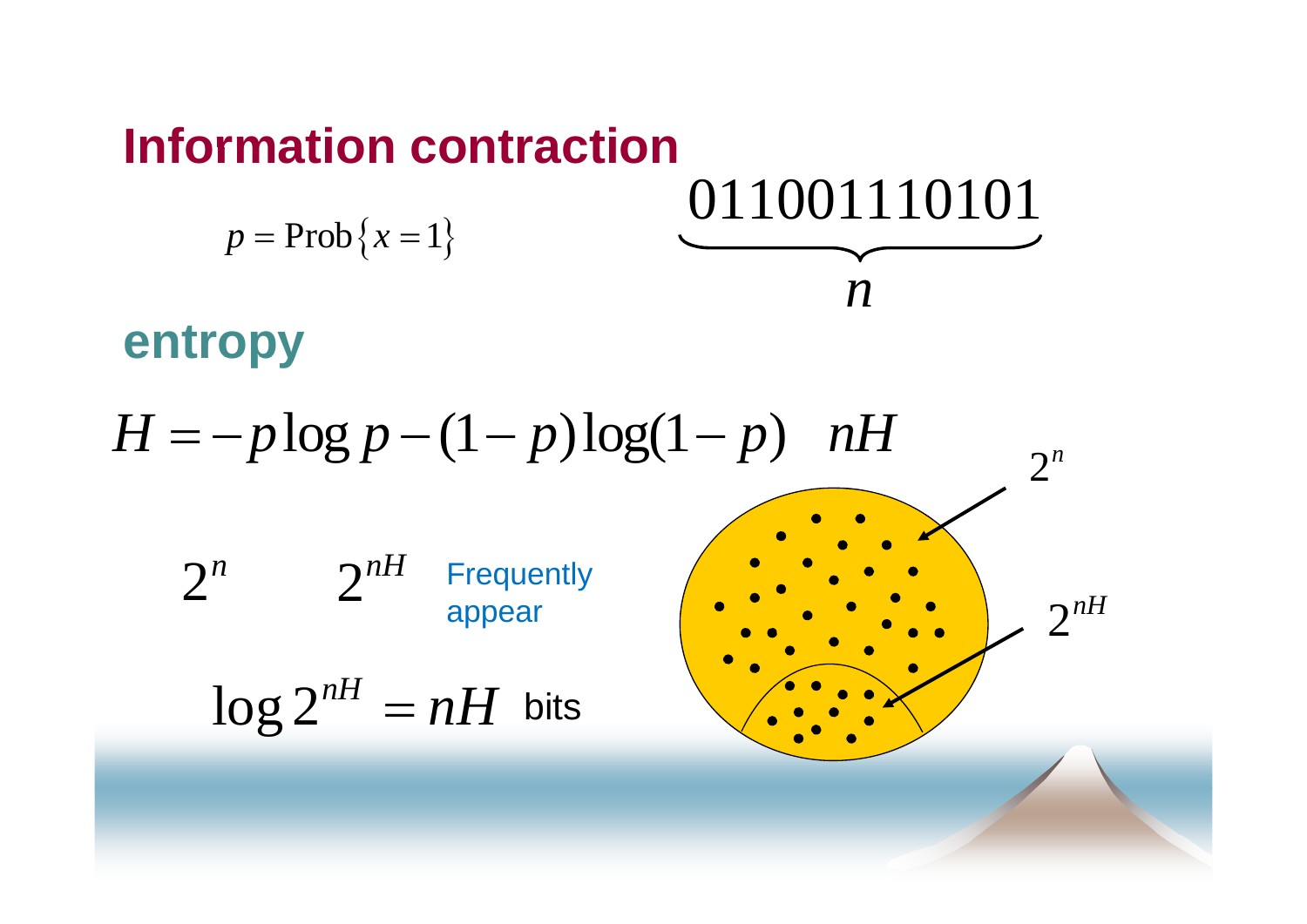## **Law of large numbers**

 $0101100110L \rightarrow #1 = np; \quad n = 10,000; p = 0.3$  $p = \text{Prob}\{x = 1\}$   $H = -p \log p - (1 - p) \log(1 - p)$  $=$  Prob $\{x=1\}$   $H = -p \log p - (1-p) \log(1-p)$ 

$$
\sum x_i = np \pm A_n
$$
  

$$
A_n \rightarrow 0, c, \infty ?
$$
  

$$
\sum x_i = np \pm \frac{\sqrt{n}}{2}
$$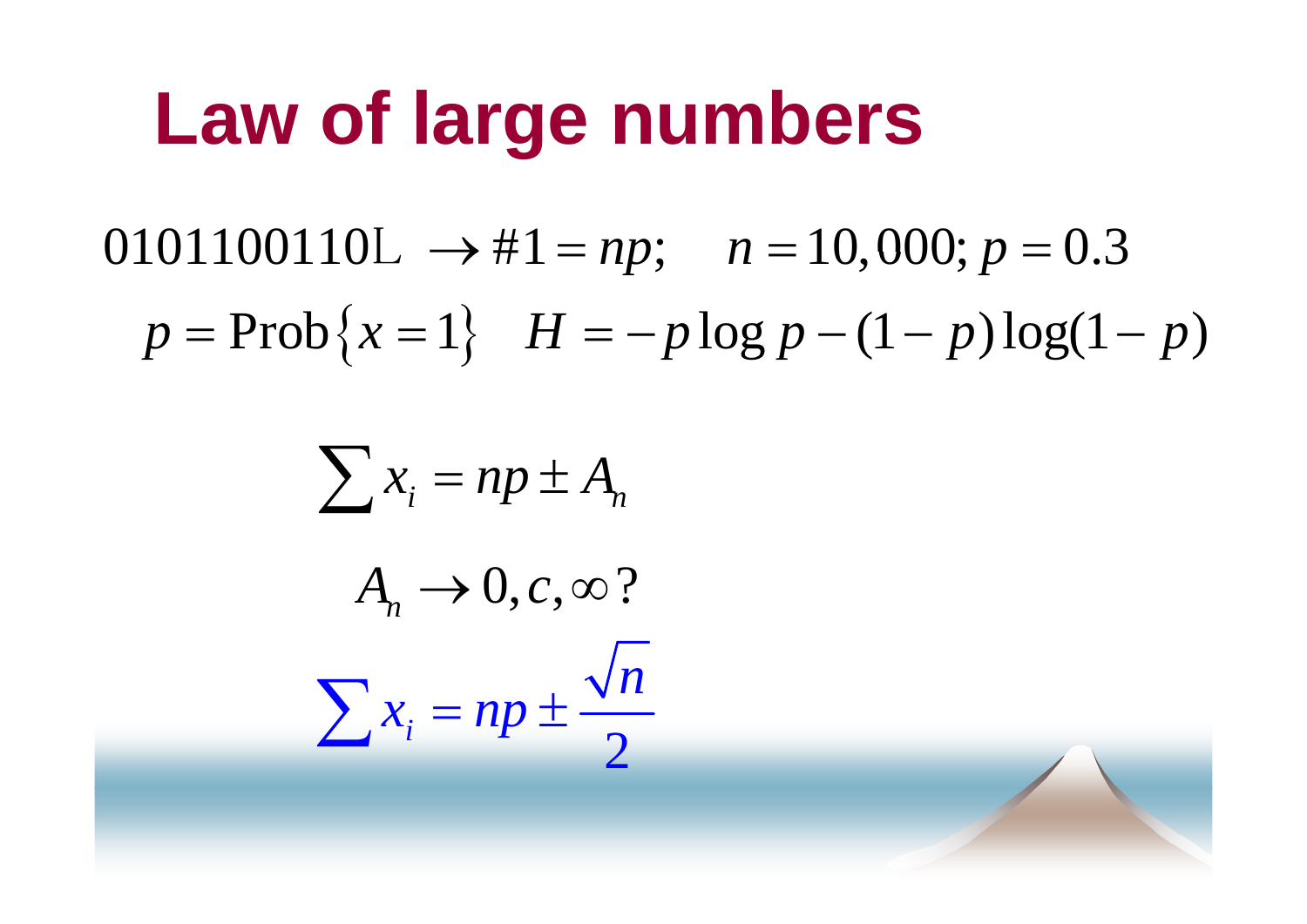$$
{}_{n}C_{np}=\frac{(np)!(n-np)!}{n!}
$$

$$
n!=\left(\frac{n}{e}\right)^n\sqrt{2\pi n}\approx n^n
$$

$$
{}_{n}C_{np}=2^{nH}
$$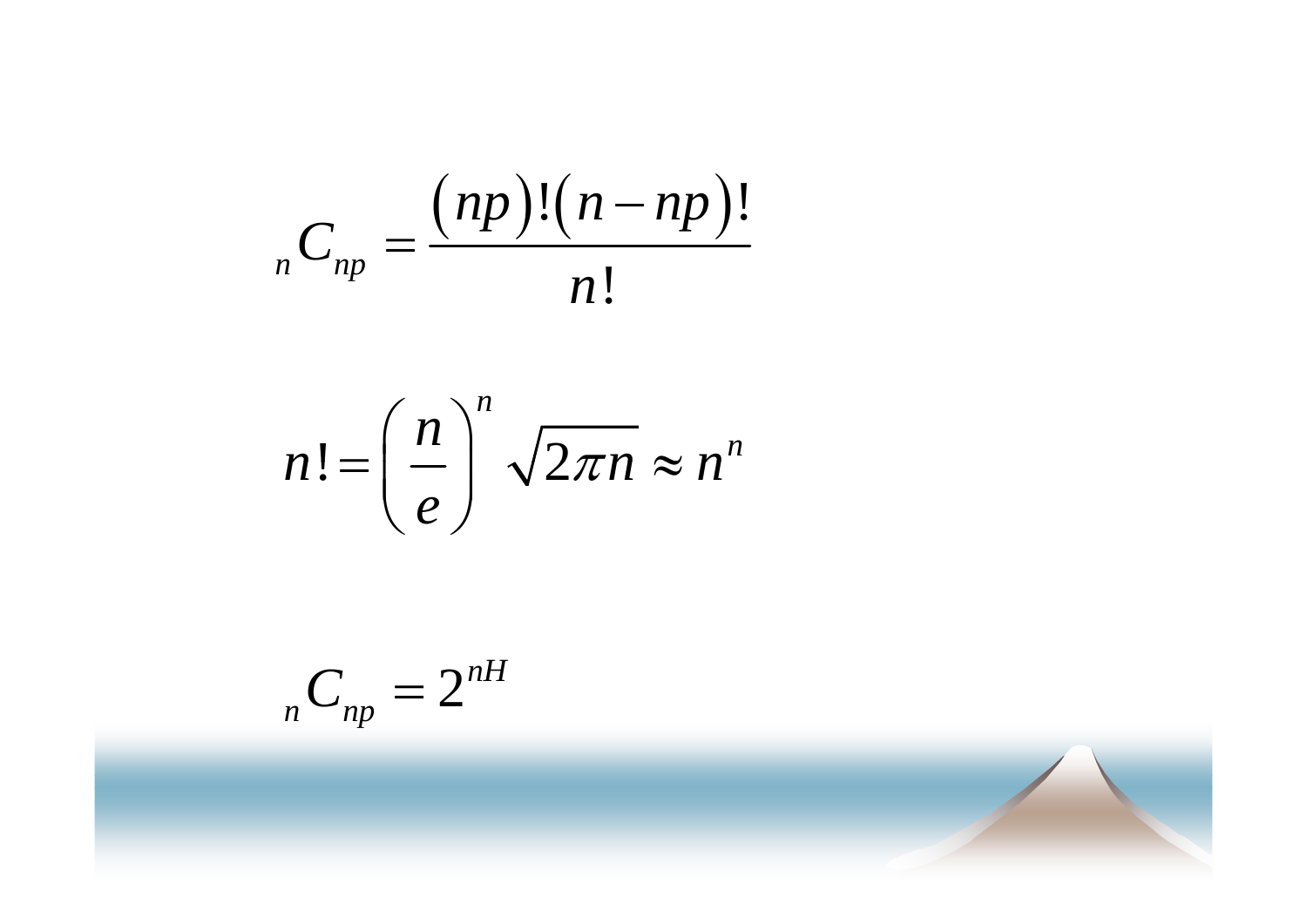# **Information transfer**

facsimile, image, audio,...

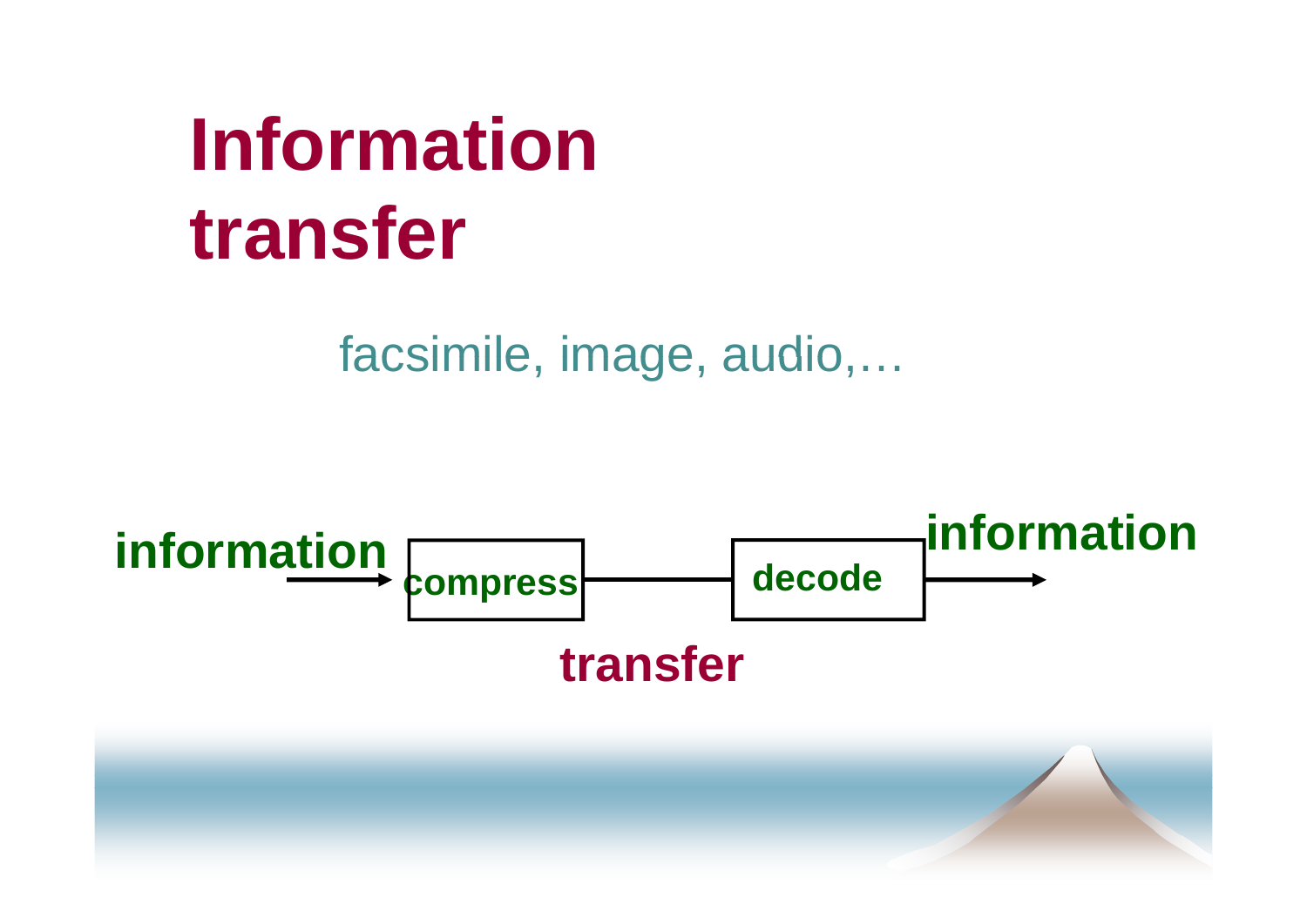# **Information transfer: speech path**



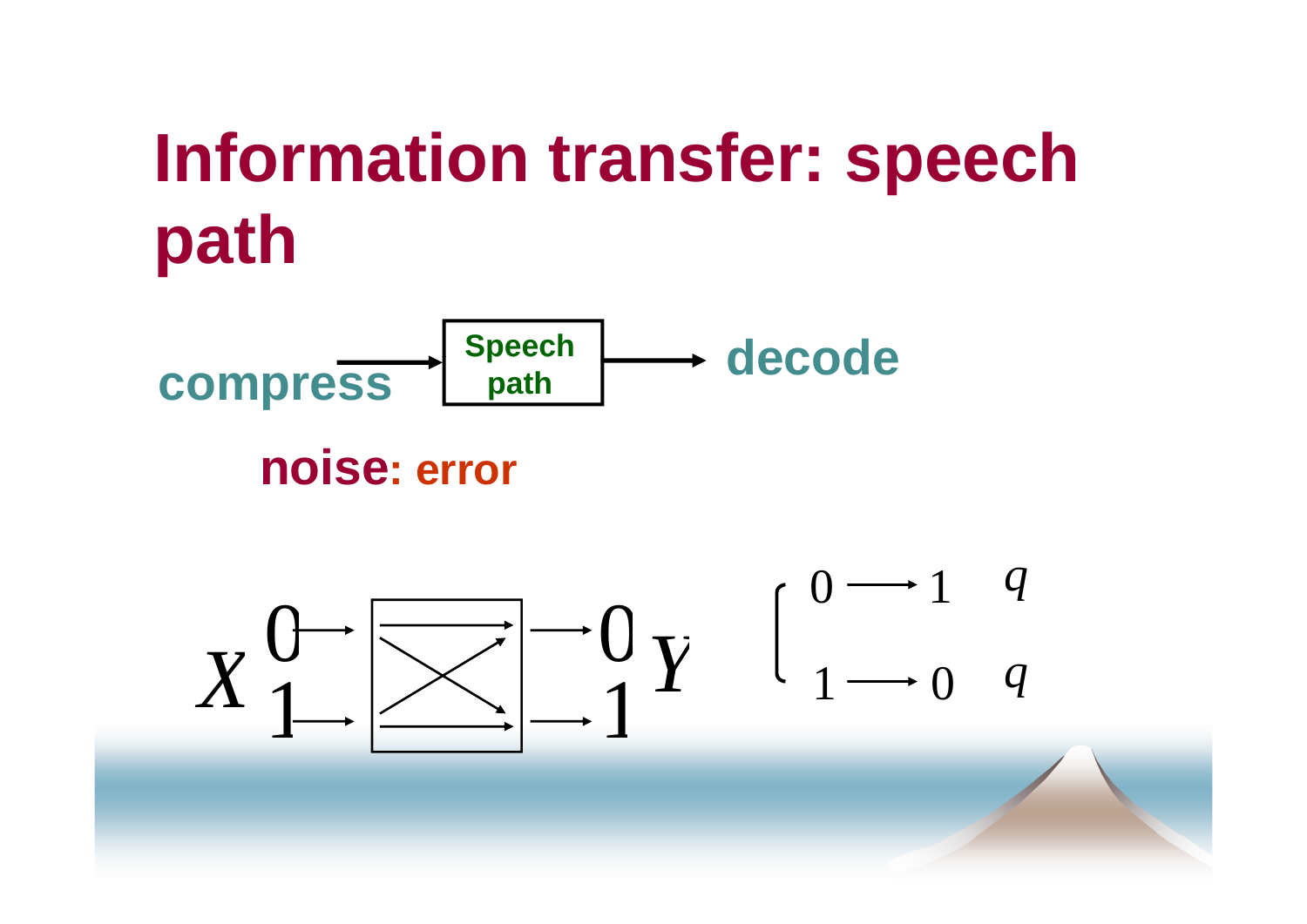#### **Mutual information**  $\left|\sum_{i=1}^{n} \right|^{1-\alpha} Y$  $\boldsymbol{X}$

$$
I(X,Y) = H(X) - H(X|Y)
$$
  
= H(X) + H(Y) - H(X,Y)

Information capacity:  $C = 1 - H(q)$ 

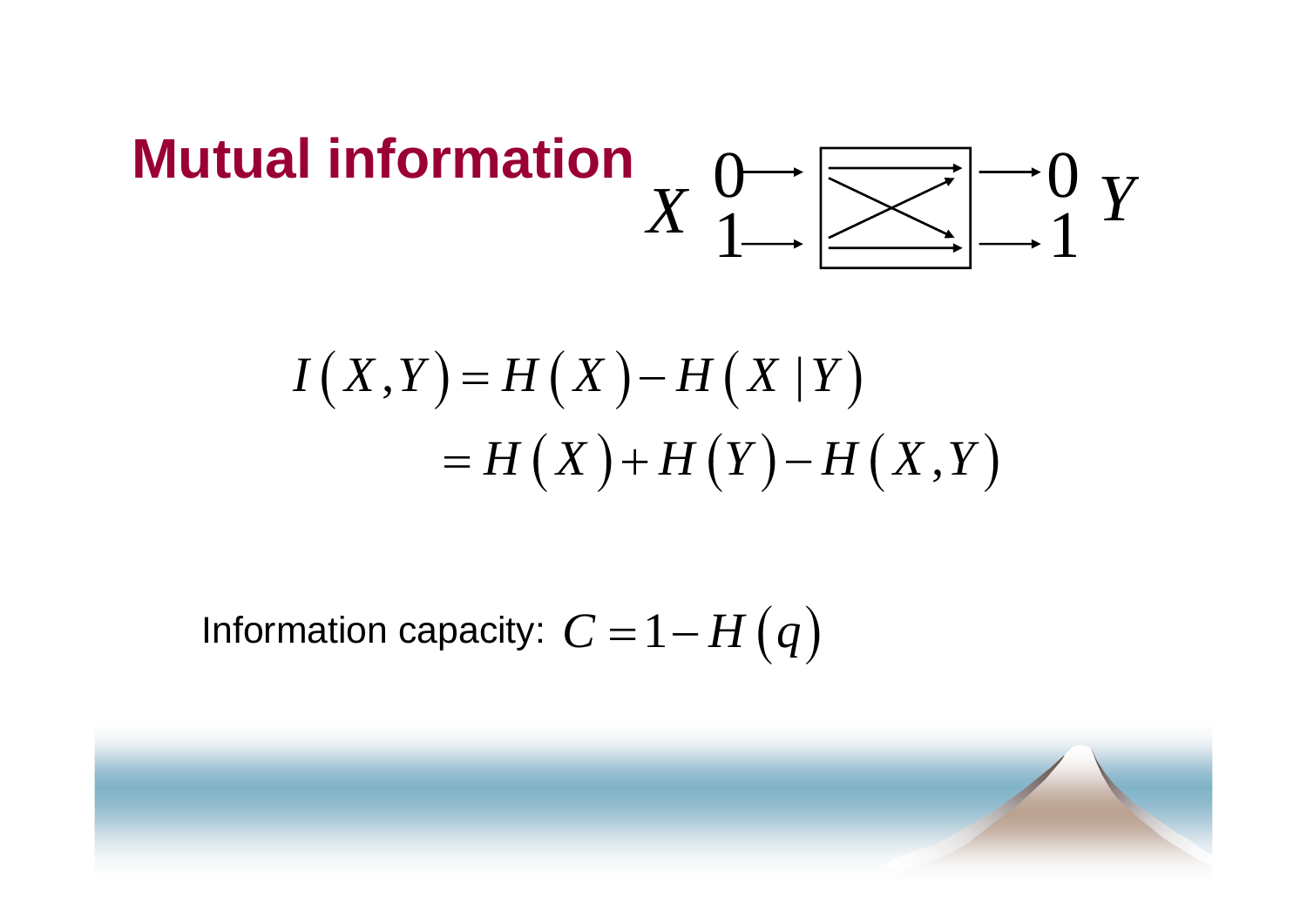## **Shannon's great discovery: transfer without errors**

010L 0 *<sup>n</sup>* digits

010L 0 *nC* digits



**The Probability of error is "0" !**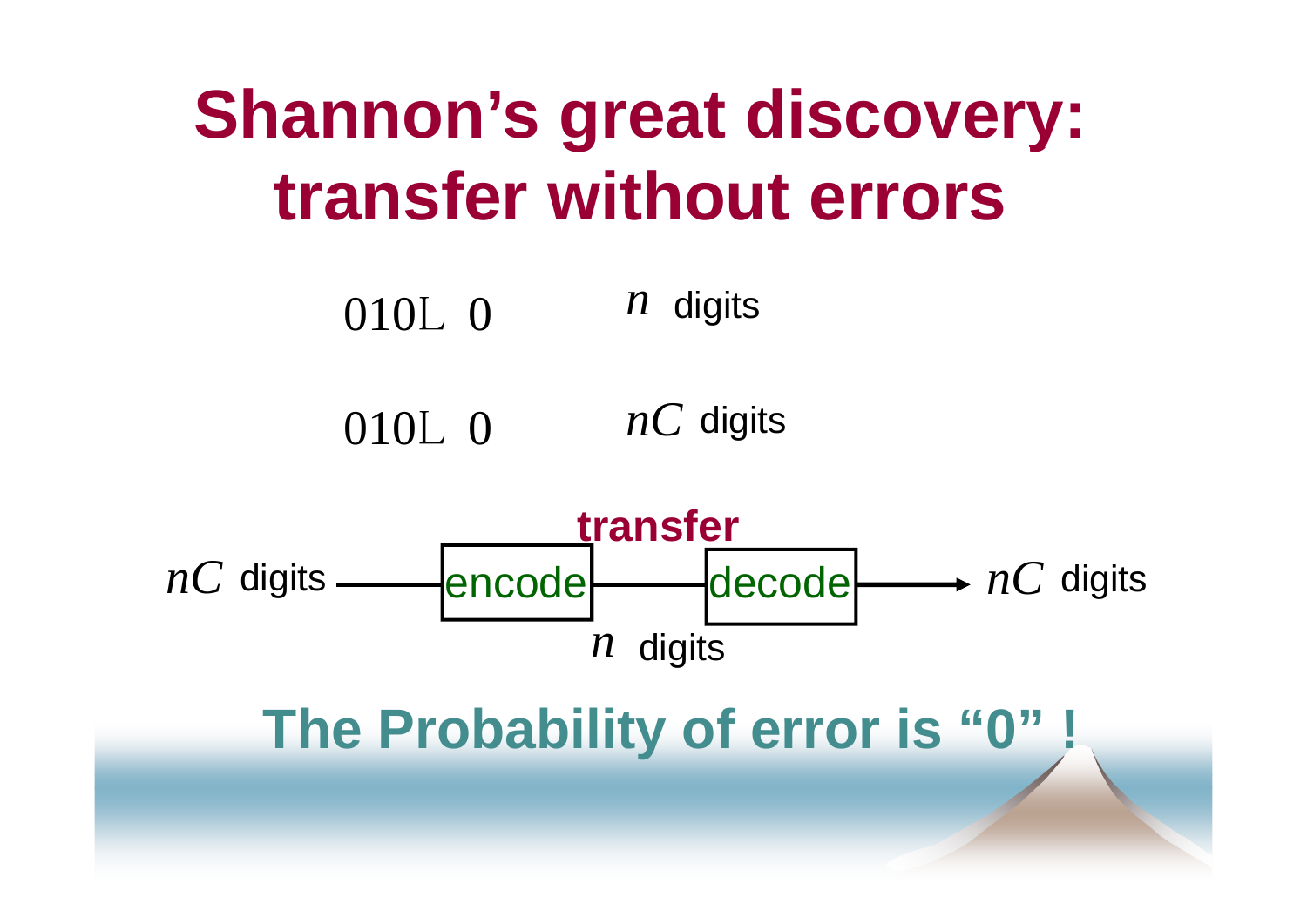# **Signal and code**

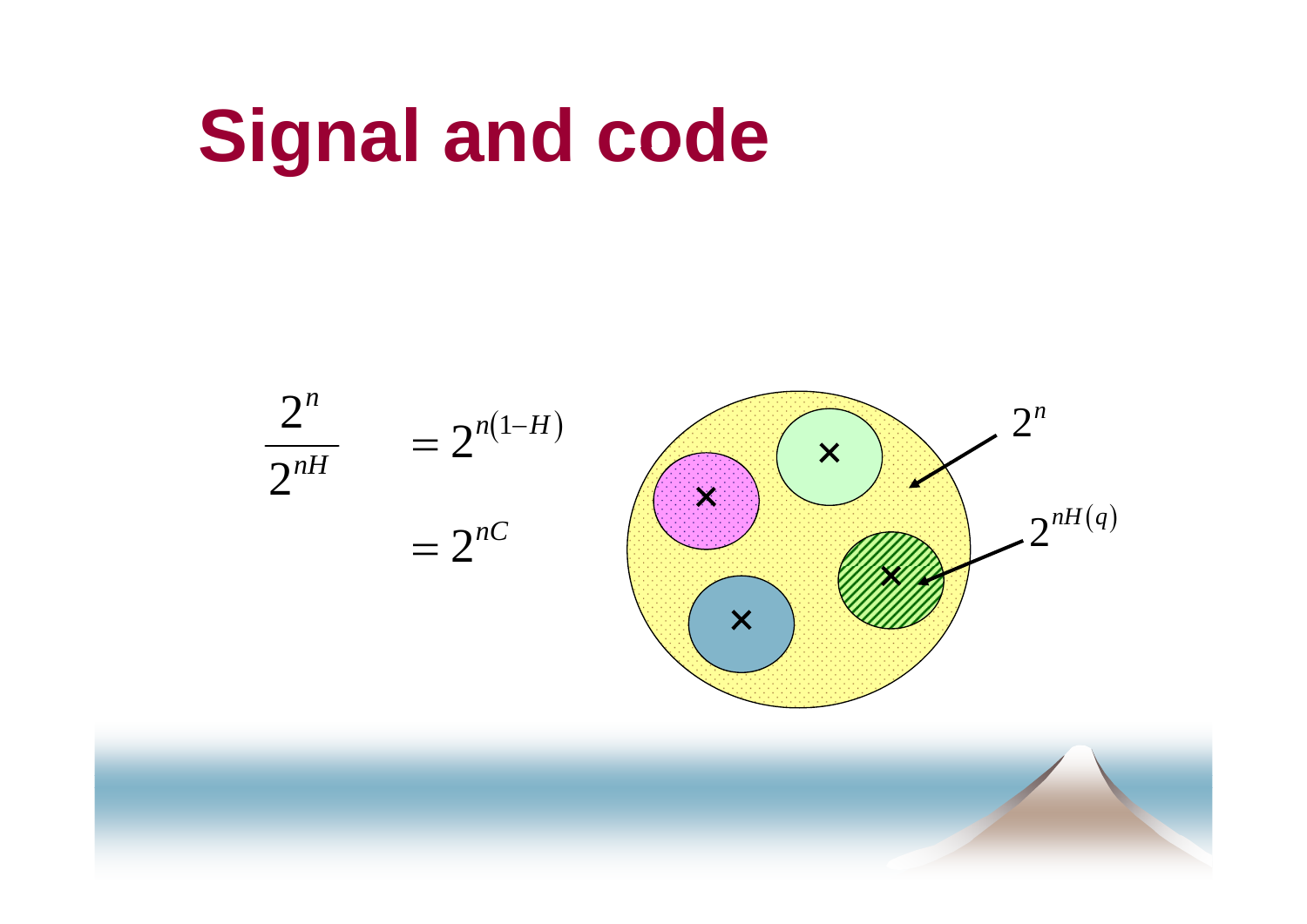#### **N-dimensional ball and** *intersection*

$$
\frac{(r+\varepsilon)^n}{r^n} = \frac{r^n + n\varepsilon r^{n-1}}{r^n} = 1 + \frac{n\varepsilon}{r} \qquad V = c_n r^n
$$



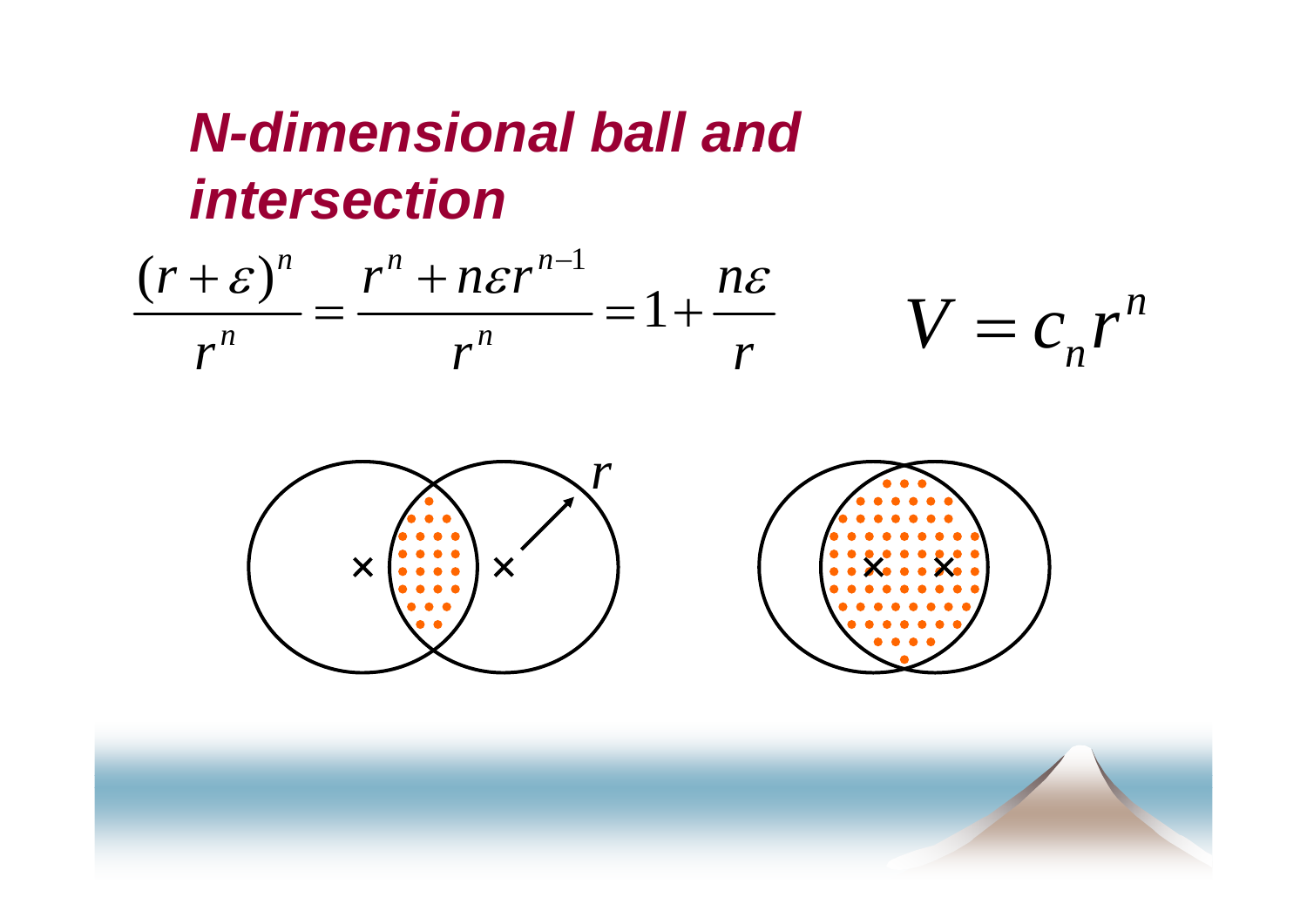#### **Error correcting code**:**Hamming code**

**Computers CDs Computers, CDs, …**



**Galois field, algebraic geometry codes**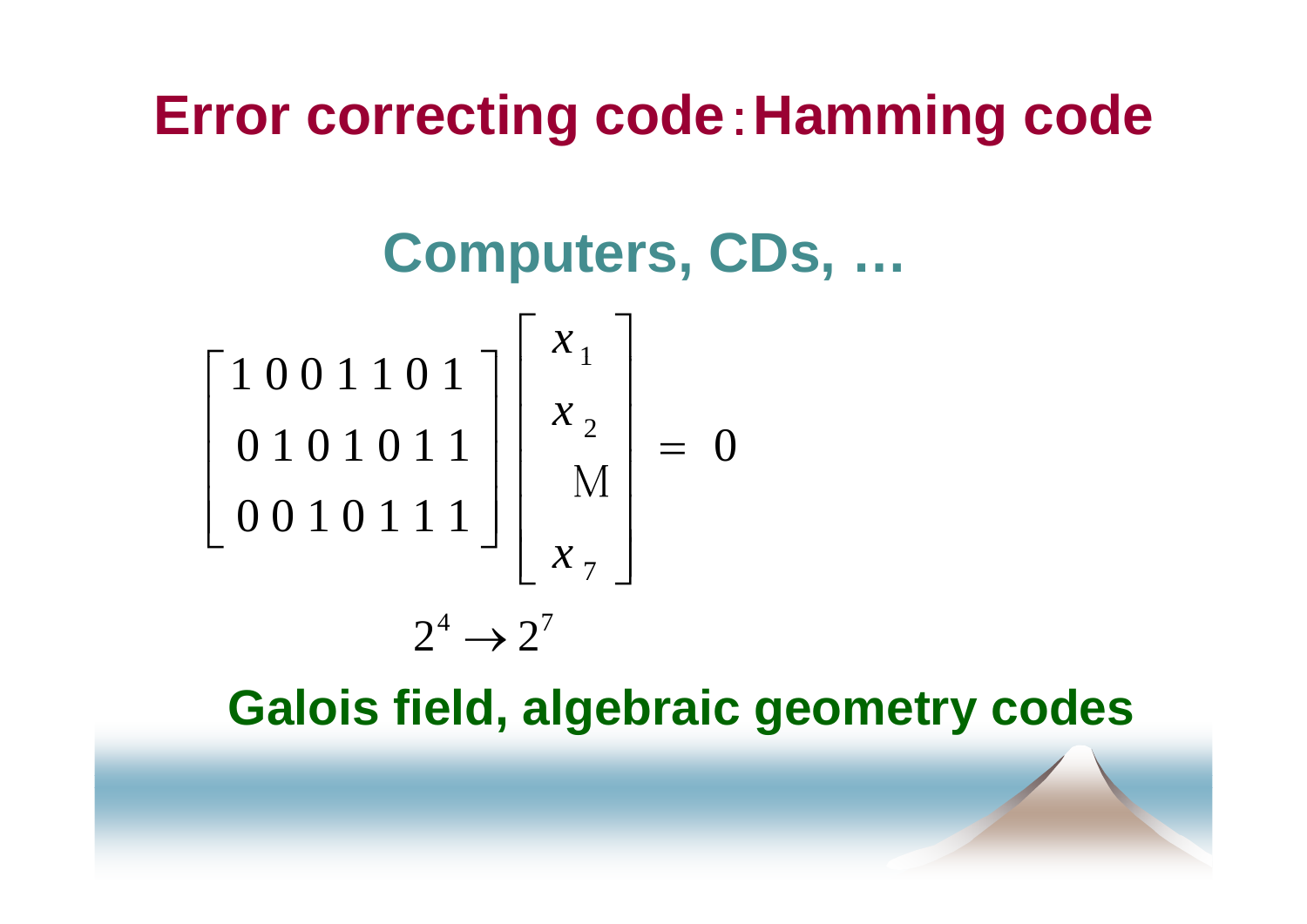#### **Information geometry**

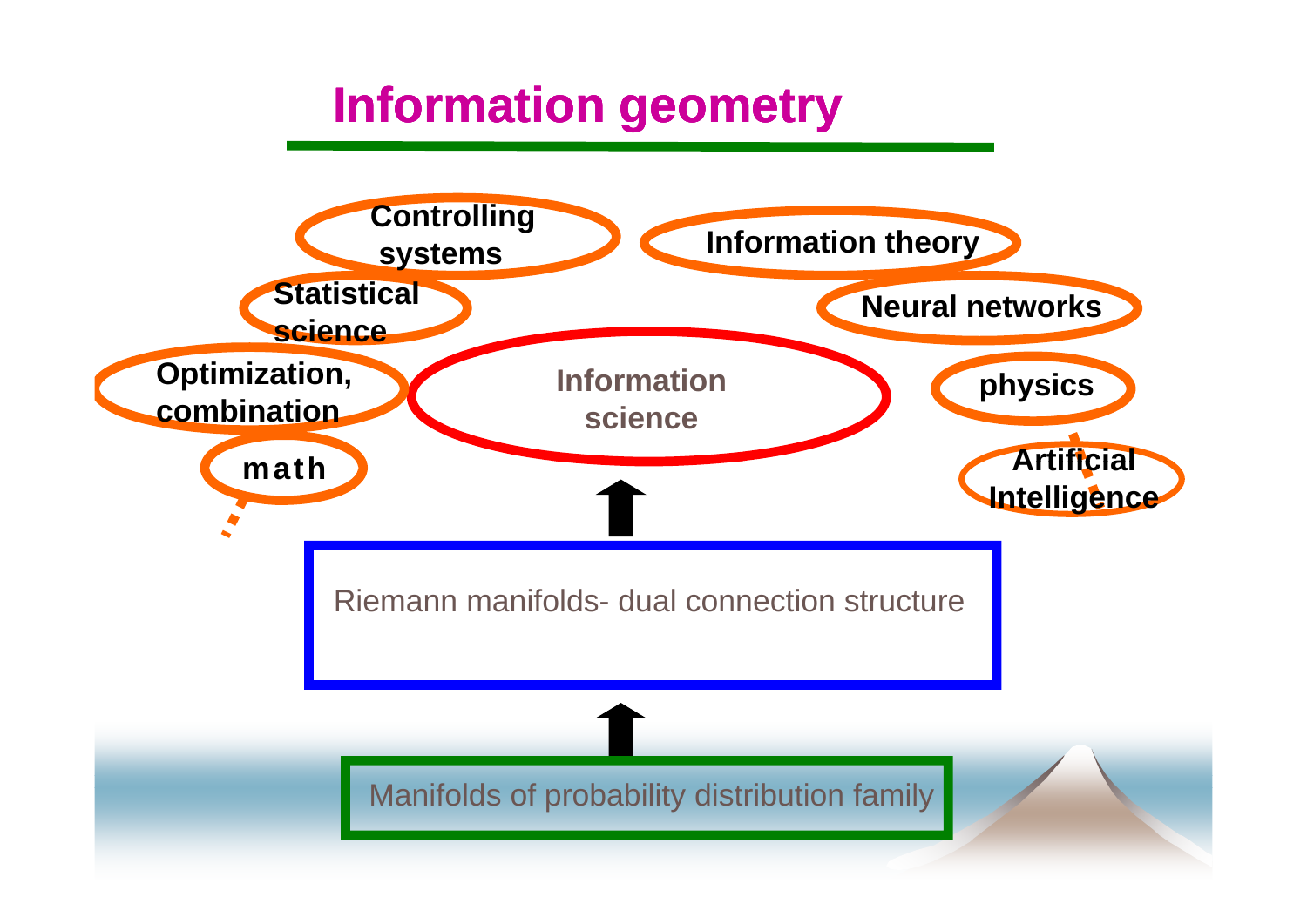## **What is Information geometr y ? g**

 $\{p(x)\}$ 

$$
S = \left\{ p(x; \mu, \sigma) \right\} \qquad p(x; \mu, \sigma) = \frac{1}{\sqrt{2\pi}\sigma} \exp \left\{ -\frac{(x-\mu)^2}{2\sigma^2} \right\}
$$

 $\overline{\mu}$ 

σ

$$
S = \{p(x; \theta)\}
$$

#### **Riemann geometry Dual affine connection**

 $\mu$ 

 $p(x; \mu, \sigma)$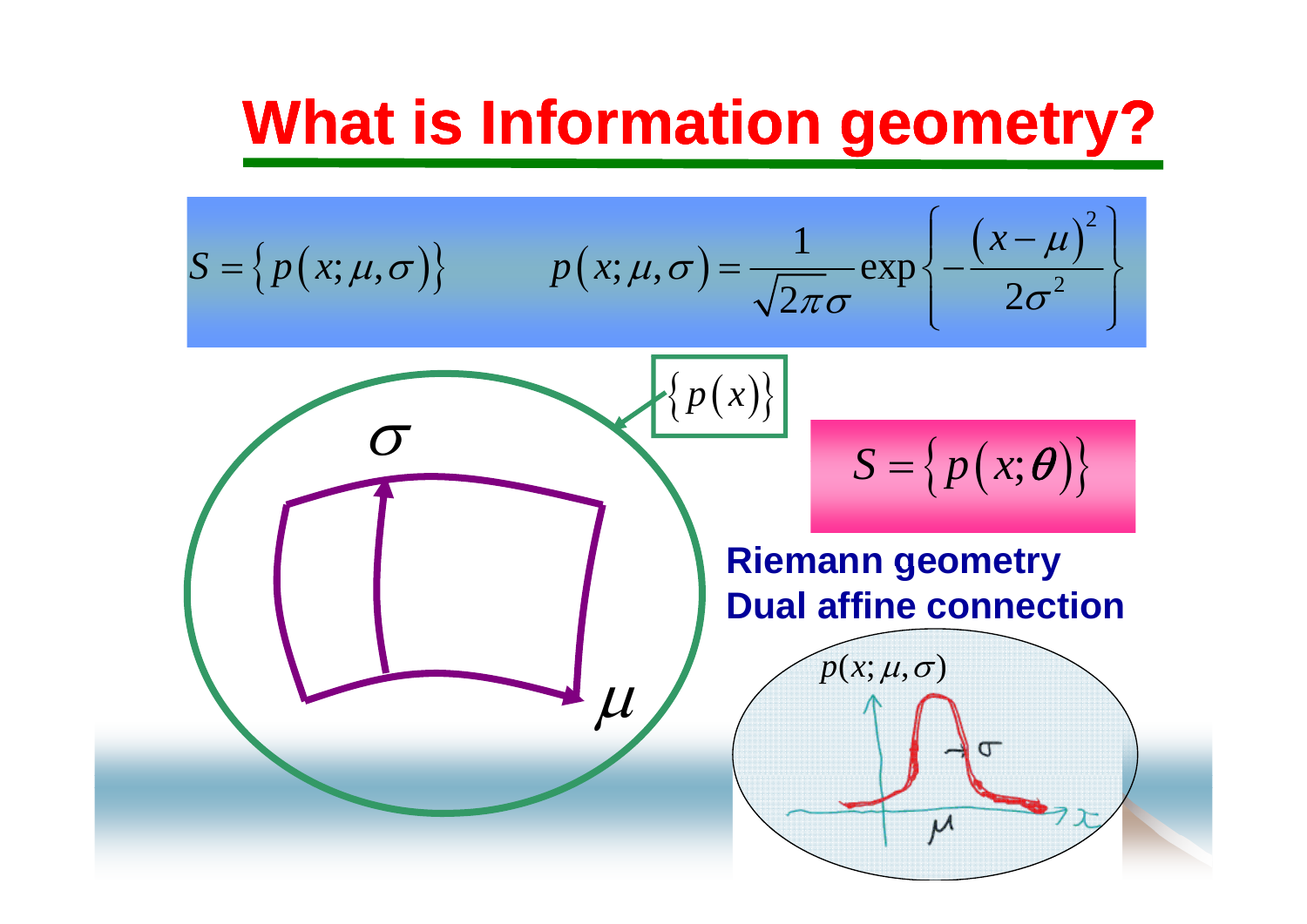#### **The invarianceariance principle:**  $S = \big\{ p\big( \overline{x}, \overline{\theta} \big) \big\}$

*1. Independent of the parameterization of the*

$$
\xi = \xi(\theta), \quad \overline{p}(x,\xi) \qquad D = \sum \theta_i^2 \neq \sum \xi_i^2
$$

#### *2. Independent of the apparent scale of the probability variable*

$$
y = y(x), \quad \overline{p}(y, \theta)
$$
\n
$$
\int |p(x, \theta_1) - p(x, \theta_2)|^2 dx
$$
\n
$$
\Rightarrow \int |\overline{p}(y, \theta_1) - \overline{p}(y, \theta_2)|^2 dy
$$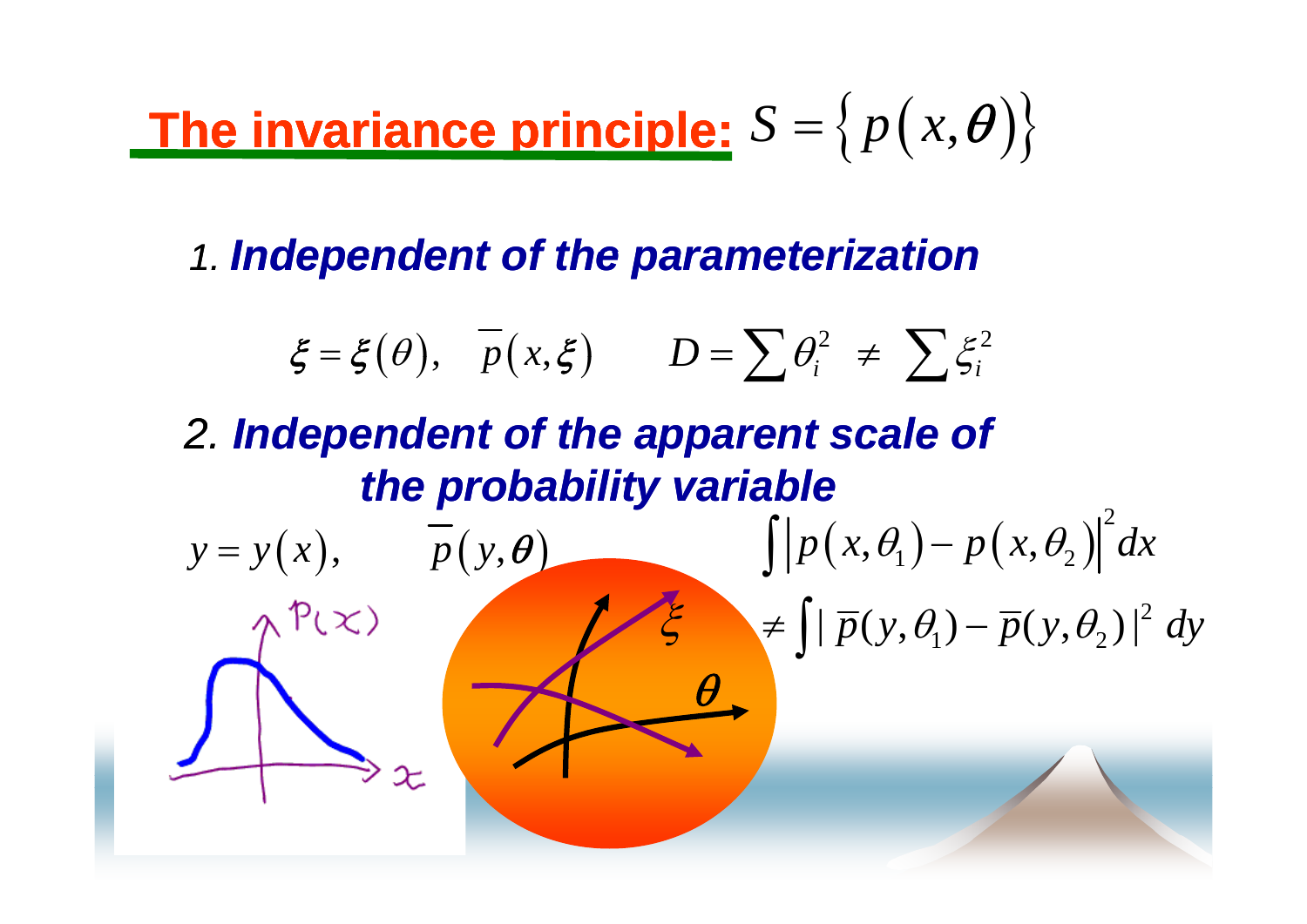#### **The two geometrical structure**

*Riemannian and affine connection*

$$
ds^{2} = \sum g_{ij}(\boldsymbol{\theta}) d\theta_{i} d\theta_{j}
$$
  

$$
ds^{2} = \frac{1}{2} D \Big[ p(x, \boldsymbol{\theta}) : p(x, \boldsymbol{\theta} + d\boldsymbol{\theta}) \Big]
$$

*Fisher information*

$$
g_{ij} = E\left[\frac{\partial}{\partial \theta_i} \log p \frac{\partial}{\partial \theta_j} \log p\right]
$$

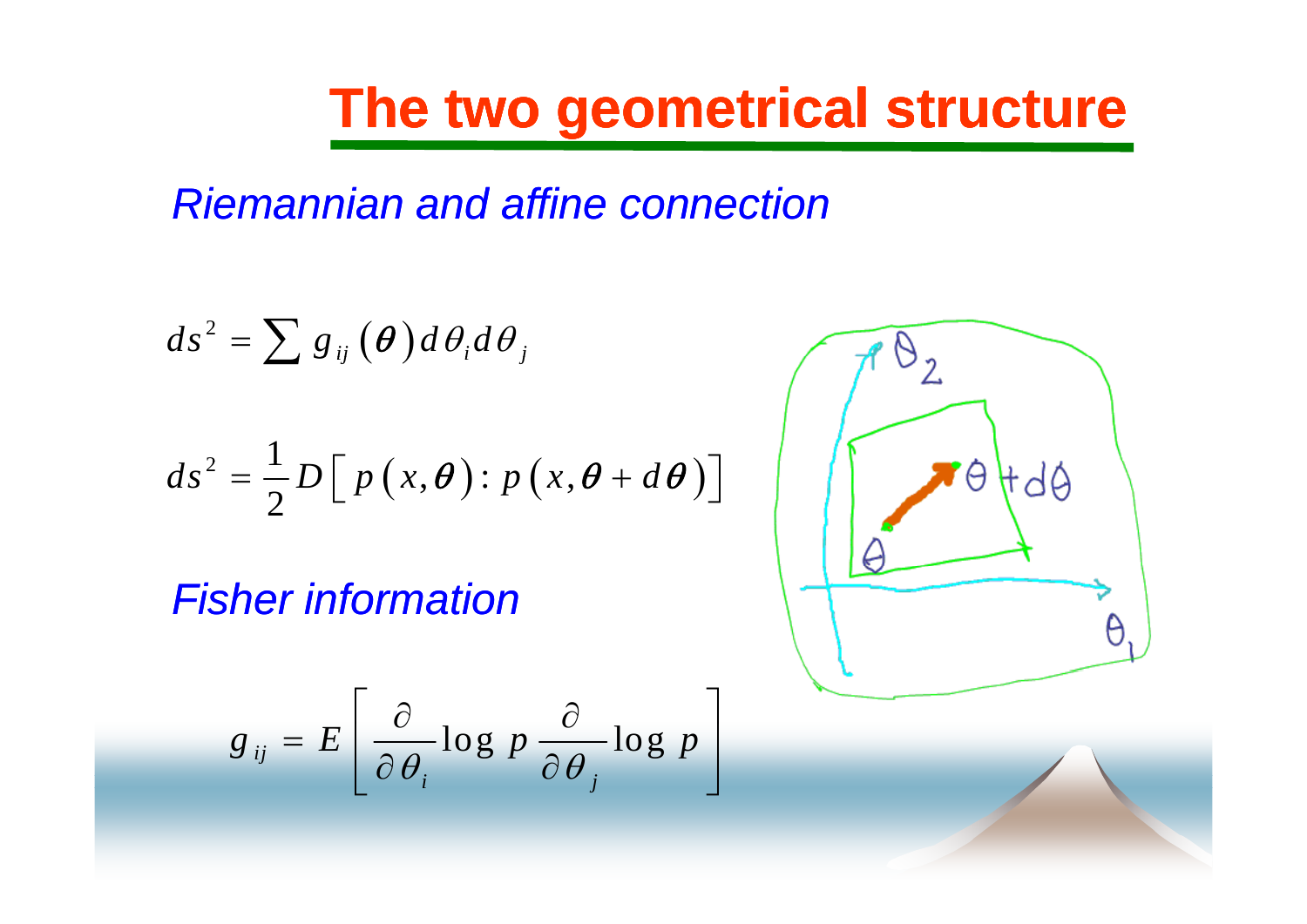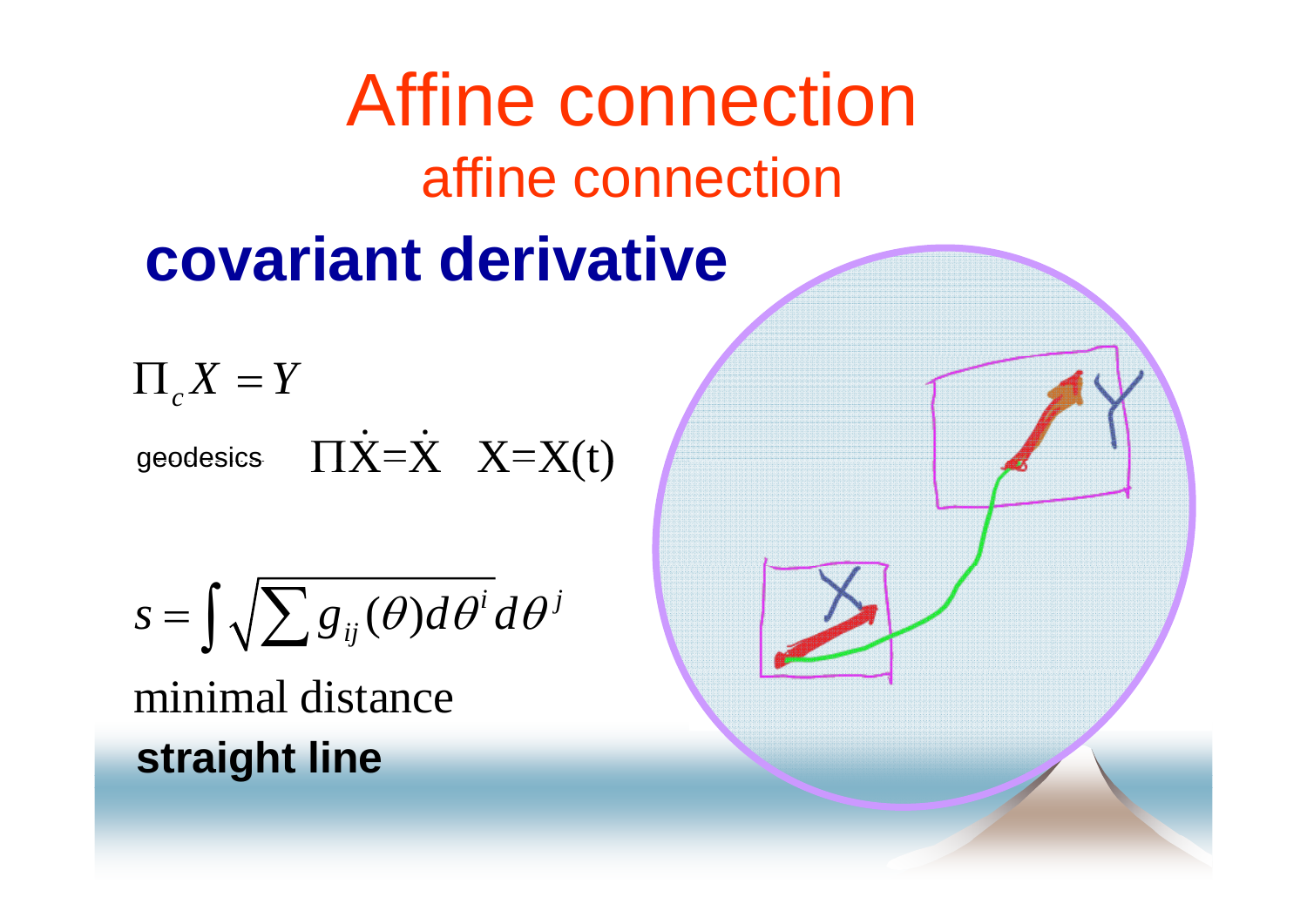

**E lid uc Bolyai Lobachevsky Bolyai, Gauss RiemannEinsteinString theory**

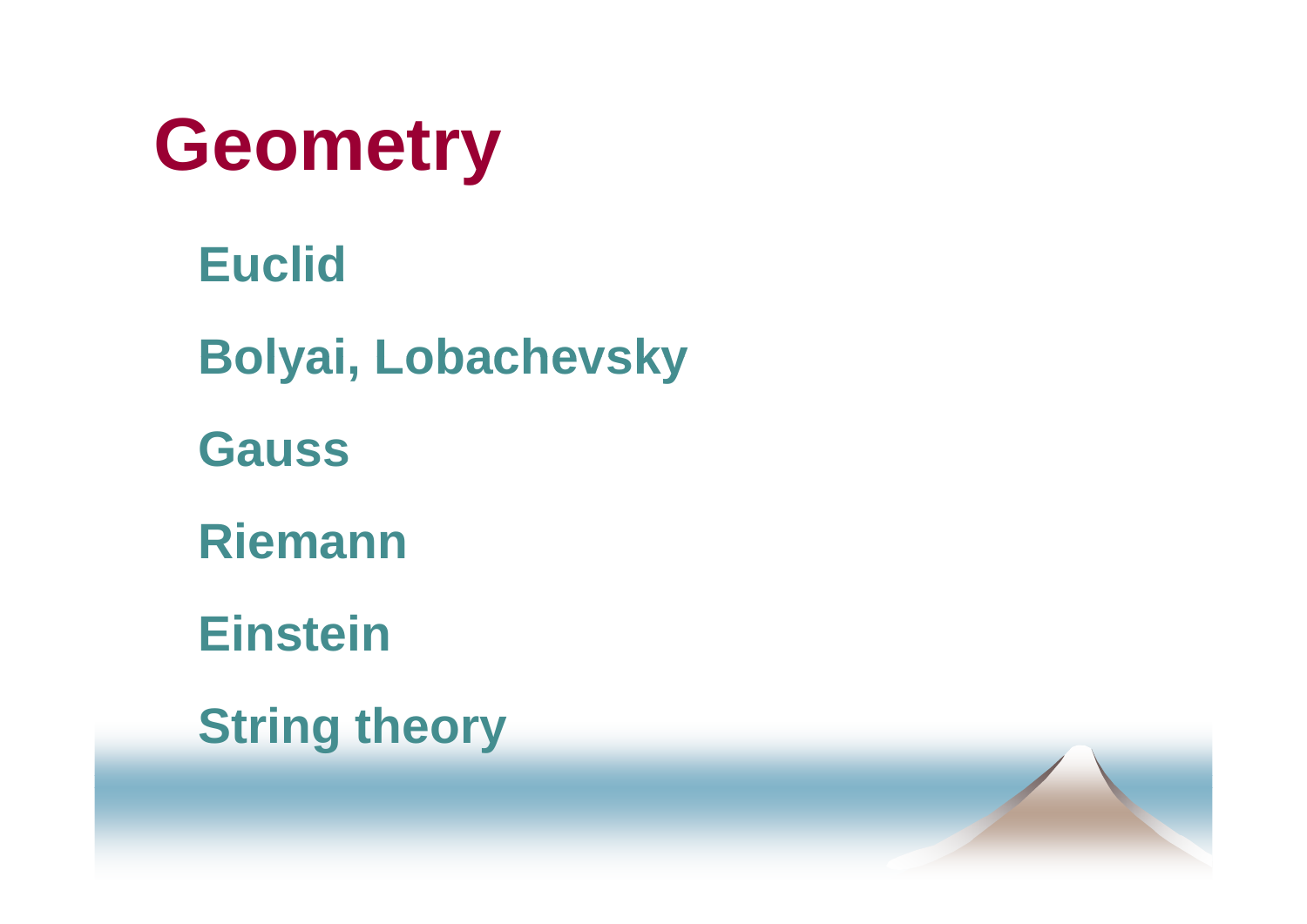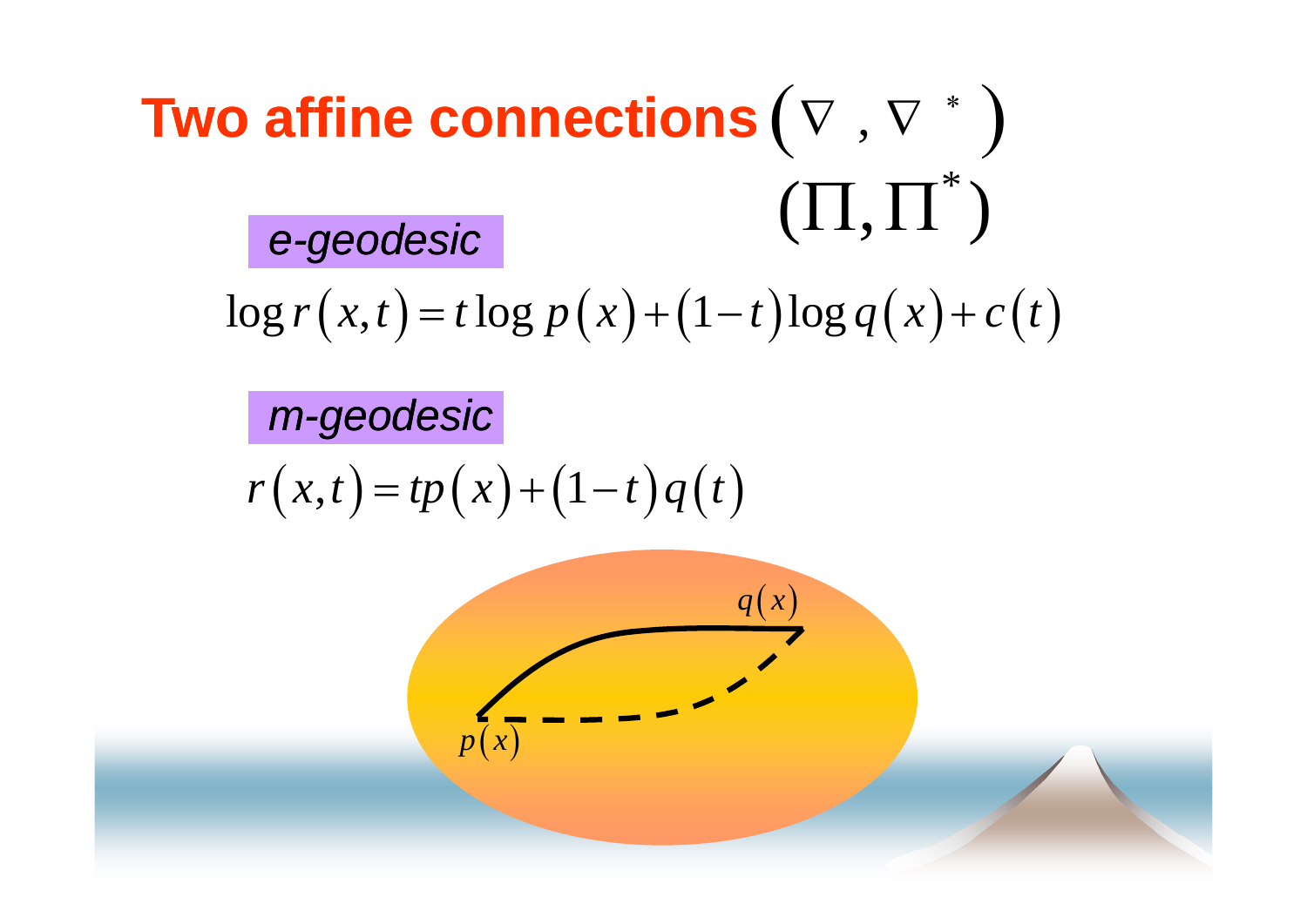

$$
\begin{array}{c}\n\mathbf{Q} & \mathbf{Q} & \dots & \mathbf{Q} \\
x_1 & x_2 & x_3 & \dots & x_n \\
p(\mathbf{x}) = p(x_1, x_2, \dots, x_n), & x_i = 0, 1 \\
\eta_i = E[x_i] & \dots & \text{firing rate} \\
v_{ij} = Cov[x_i, x_j] & \dots & \text{correlation}\n\end{array}
$$

What is higher-order correlations? Are they orthogonally decomposable?